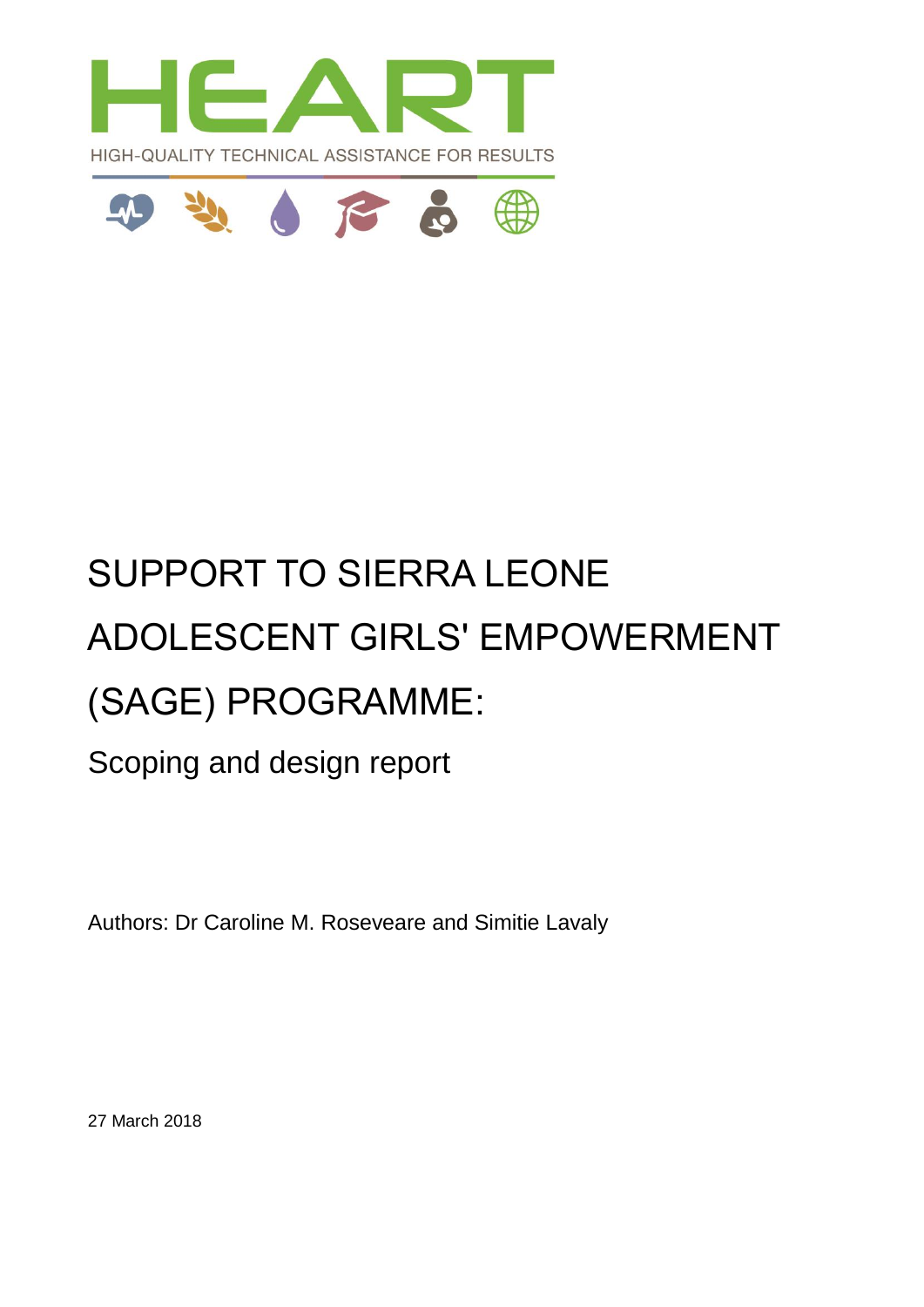# <span id="page-1-0"></span>**Acknowledgements**

The consultants would like to thank all stakeholders who made time to meet with us and share their thoughts and ideas. Special thanks to the staff of the Bangladesh Rural Advancement Committee (BRAC), Concern Worldwide, the International Rescue Committee (IRC), and Save the Children for facilitating our field missions, and to the Salone Adolescent Girls Network for hosting a round table discussion with its member organisations. We would also like to thank the Salone Network members who completed the short questionnaire providing information about their programmes.

This assessment is being carried out by HEART, a consortium of: Oxford Policy Management, EDT (Education Development Trust), IDS (Institute of Development Studies), HERA, WEDC, University of Leeds and LSTM (Liverpool School of Tropical Medicine), AGUA Consult, Mannion Daniels, Open University, Wise Development, Nutrition Works and supported by DFID. This report was managed by Oxford Policy Management.

The project manager is Meg Chappell and Team leader is Caroline Roseveare. The remaining team member is Simitie Lavaly. For further information contact Meg Chappell meg.chappell@opml.co.uk.

The contact point for the client is Rachael Freeth r-freeth@dfid.gov.uk The client reference number for the project is A1352.-

Oxford OX1 3HJ United Kingdom

HEART Clarendon House Tel +44 (0) 1865 207333 52 Cornmarket St Email: HEARTforEACDS@opml.co.uk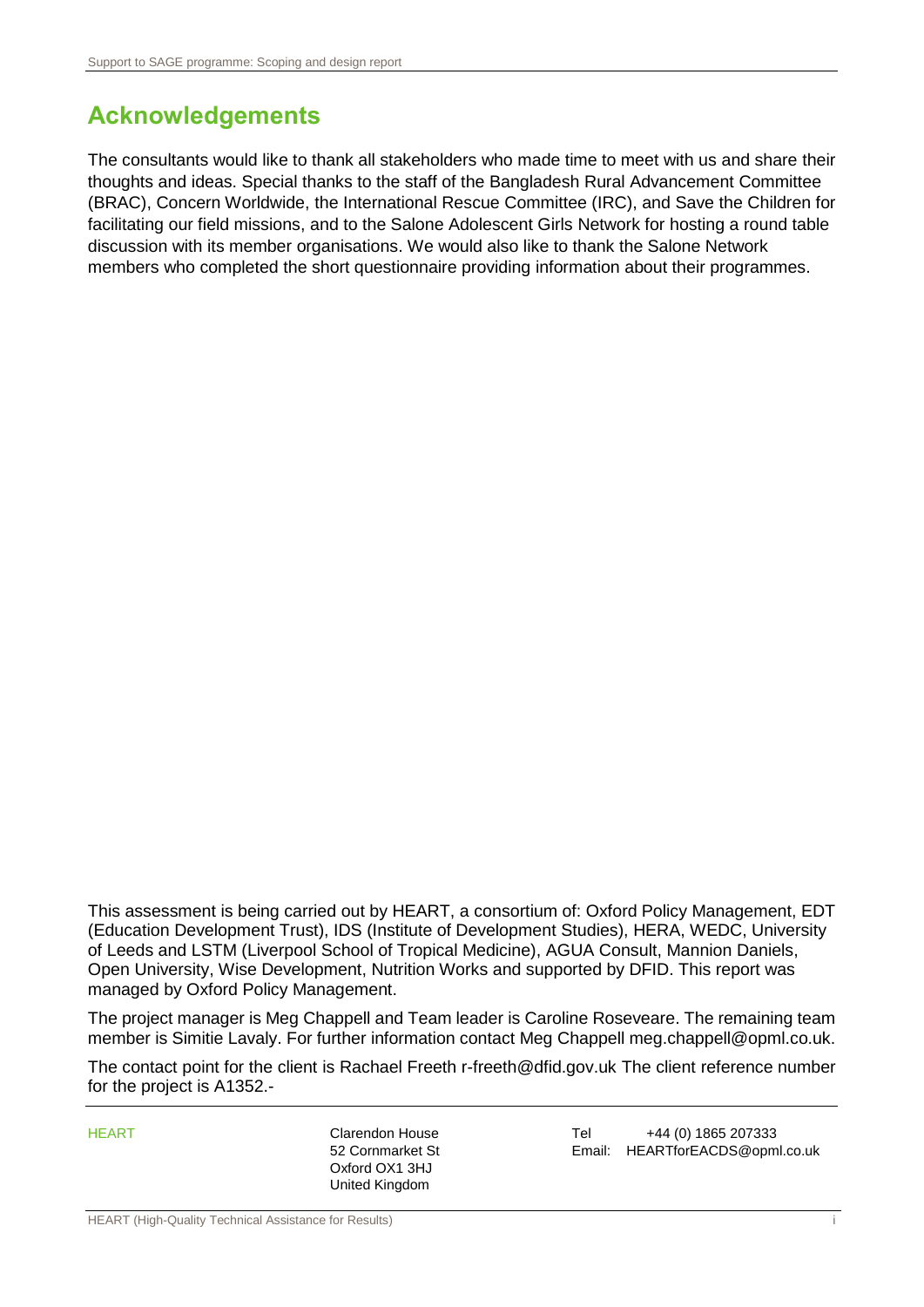# <span id="page-2-0"></span>**Executive summary**

The UK Department for International Development (DFID) Sierra Leone Support to Adolescent Girls Empowerment Programme (SAGE) is an integrated programme to improve the lives of adolescent girls, responding to the multiple and interrelated disadvantages they face. It comprises two components: component one: delivery of integrated services for vulnerable adolescent girls through a safe spaces approach, including enhancing their access to sexual and reproductive health (SRH) education and services; and component two: support for the elimination of harmful traditional practices (HTP).

The overall objective of this assignment is a focus on component one and ensuring that SAGE redesign and implementation plans are based on a thorough understanding of the evidence base on adolescent girls' empowerment and the Sierra Leonean context. The methodology used combined a desk review of documentation and extensive stakeholder consultations at national, decentralised district and chiefdom levels to collect information about adolescent girls' programmes. Eliciting the views of the adolescent girls themselves was a priority.

The programmes being delivered by BRAC in Port Loko, Concern Worldwide, and Matei Empowerment Programme for Sustainable Development (Matcops) in Tonkolili, IRC in Kenema, and Save the Children in Freetown/Western Urban were explored in depth through two field missions. Together with information gathered at national level, the five programmes have been used as case studies. In addition, findings from a round table conversation with smaller civil society members of the Salone Adolescent Girls Network and the results of a short follow-up questionnaire provide insights into smaller relevant programmes.

The review of global and other country evidence shows that:

- the most effective safe space/girls' club interventions include a community engagement component. This not only ensures parental and community support for the safe spaces/clubs and for the girls participation in such, but can also contribute to changes in the way communities regard and treat girls;
- safe space/girls' clubs that combine interventions for building girls' social, health, and economic assets (rather than focusing on one or the other) have most to offer in terms of positive outcomes for girls; and
- changes in the wider legal and policy environment can be effected through girl-led advocacy and influencing interventions and social campaigns. These also enhance the collective capacities of girls by strengthening their leadership and mobilisation skills.

Evidence from our case studies demonstrate that international non-governmental organisation (INGO) adolescent programmes are reaching vulnerable adolescent girls (and, in one case, boys) through life skills training (LST) in and outside safe spaces/clubs in priority districts (i.e. localities where girls face significant social, health, and economic challenges). Funding permitting, most are in the process of attempting to expand their safe spaces/clubs.

Some key findings are:

- each of the case study programmes demonstrates different strengths and weaknesses, varying points of emphasis, and some interesting innovation;
- the quality of LST is variable, with some facilitators and safe space/club mentors demonstrating more knowledge and skills than others. Influencing factors are the experience and age of the individuals, the training they have received, and the LST materials they have to hand. Most are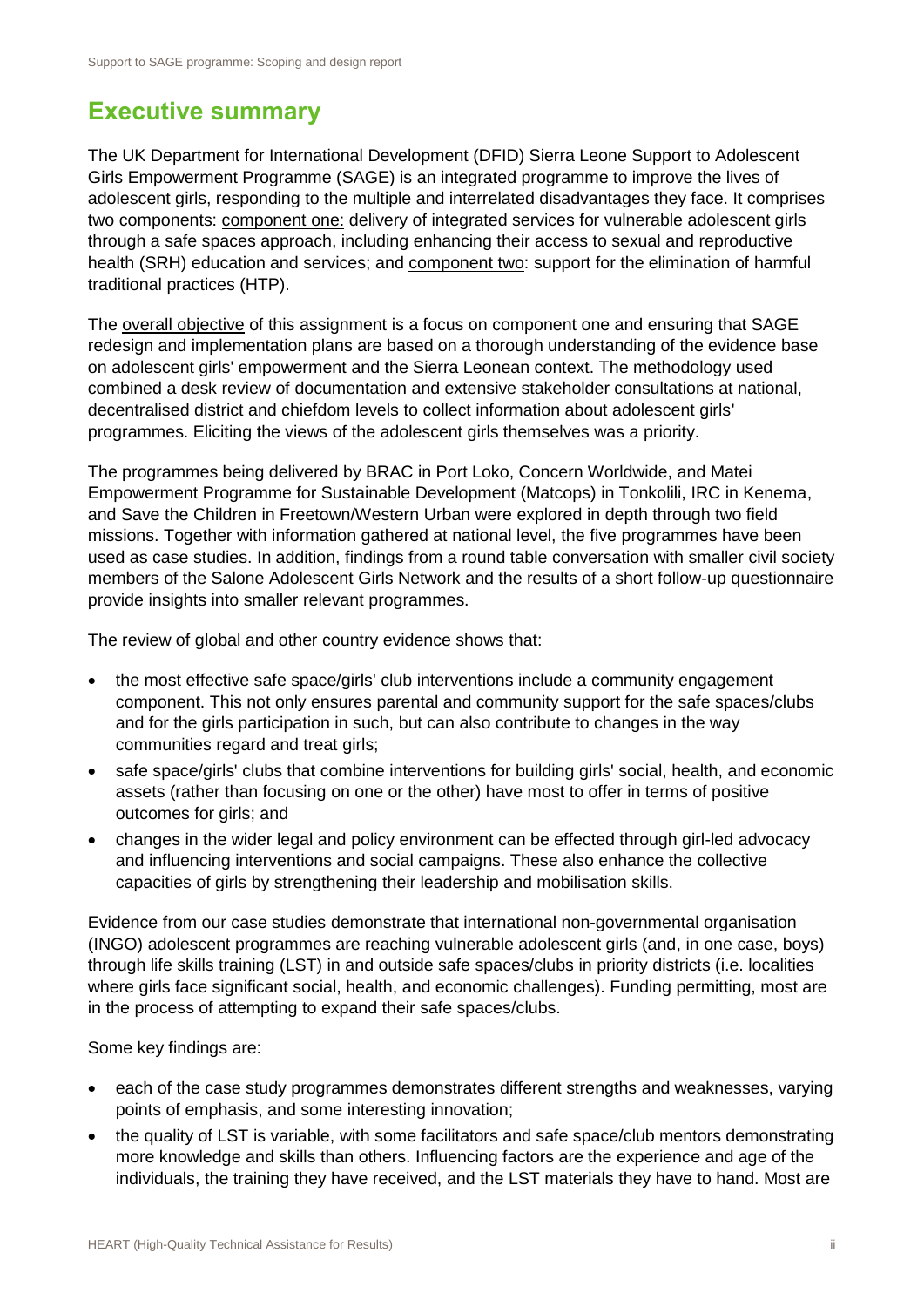following the national curriculum, even though the manuals with accompanying facilitators' guides have not yet been widely distributed; and

 some programmes are investing in interventions such as community conversations and outreach to secure broad based engagement in adolescent empowerment processes, including interventions to address HTPs.

Smaller Sierra Leone non-governmental organisations (NGOs) are also delivering safe spaces/girls' clubs, but are constrained in terms of the funds they can command. The Salone Network itself lacks the necessary human and financial capacities at present to deliver its members' expectations. However, it is playing an important leadership and coordination role with technical and other support from the Population Council (PC), drawing also on its strategic partnership with Purposeful Productions (PP), which is providing some seed grants for network members.

Despite the rich landscape of adolescent girls' programming in Sierra Leone, a number of gaps have been identified:

- **an integrated approach to community engagement** whereby community members (particularly men and boys), traditional and religious leaders, and other community-based opinion leaders, potential Champions or 'trend setters' participate in tailored outreach sessions and facilitated community conversations around key issues such as teenage pregnancy, child marriage, and female genital mutilation/cutting (FGM/C). Such an approach is being used, for example, by Concern and IRC, and could be extended under SAGE;
- **behaviour change communications campaigning** to change social norms about gender equality and adolescent girls' rights: an isolated and concrete example is the embryonic 'Pledge for Equality Campaign', which is being fostered by Concern in Tonkolili district. Due to its formative nature, it is not possible to evidence any impact on communities yet. However, the community we visited was enthusiastic about the fledging initiative. SAGE might consider investing in it with a view to broadening and upscaling it. This would be a cost-efficient way of piloting a small-scale, bottom-up behaviour change communications/ campaigning intervention to challenge negative public perceptions of adolescent girls, promote gender equality; and
- **national level influencing** to change law and policy towards a more conducive external environment does not appear to form a key part of adolescent girls' programmes. However, some of our international case study NGOs are members of the newly-established 'Community of Practice on Violence against Women and Girls', an informal coalition that is lobbying government and key decision makers to create more enabling policy and legal frameworks in Sierra Leone to better protect women and girls.<sup>1</sup>

Rather than suggesting an alternative model to the safe space approach, our findings point to a SAGE model that is broader in focus and includes interventions to:

a) **strengthen national-level capacities** (governmental and non-governmental) to lead, coordinate, and oversee adolescent girls' empowerment programming in Sierra Leone. Here, we recommend that SAGE strategically partners with the National Secretariat for the Prevention of Teenage Pregnancy (made up of a number of relevant line ministries), and, with the Salone Network, given its rich membership base and coordination potential;

-

<sup>1</sup> The COP comprises IRC and other members of the Irish Consortium on GBV in Sierra Leone, the 50/50 Group and the Rainbo Initiative. It describes itself as "an alliance of committed partners collectively advocating to the Government of Sierra Leone and key decision-makers on creating positive change for women and girls in Sierra Leone, and providing information and evidence for high level advocacy inputs into the Parliamentary action committee on ending Violence Against Children and Women launched in August 2016". (Terms of Reference, 5 August 2017).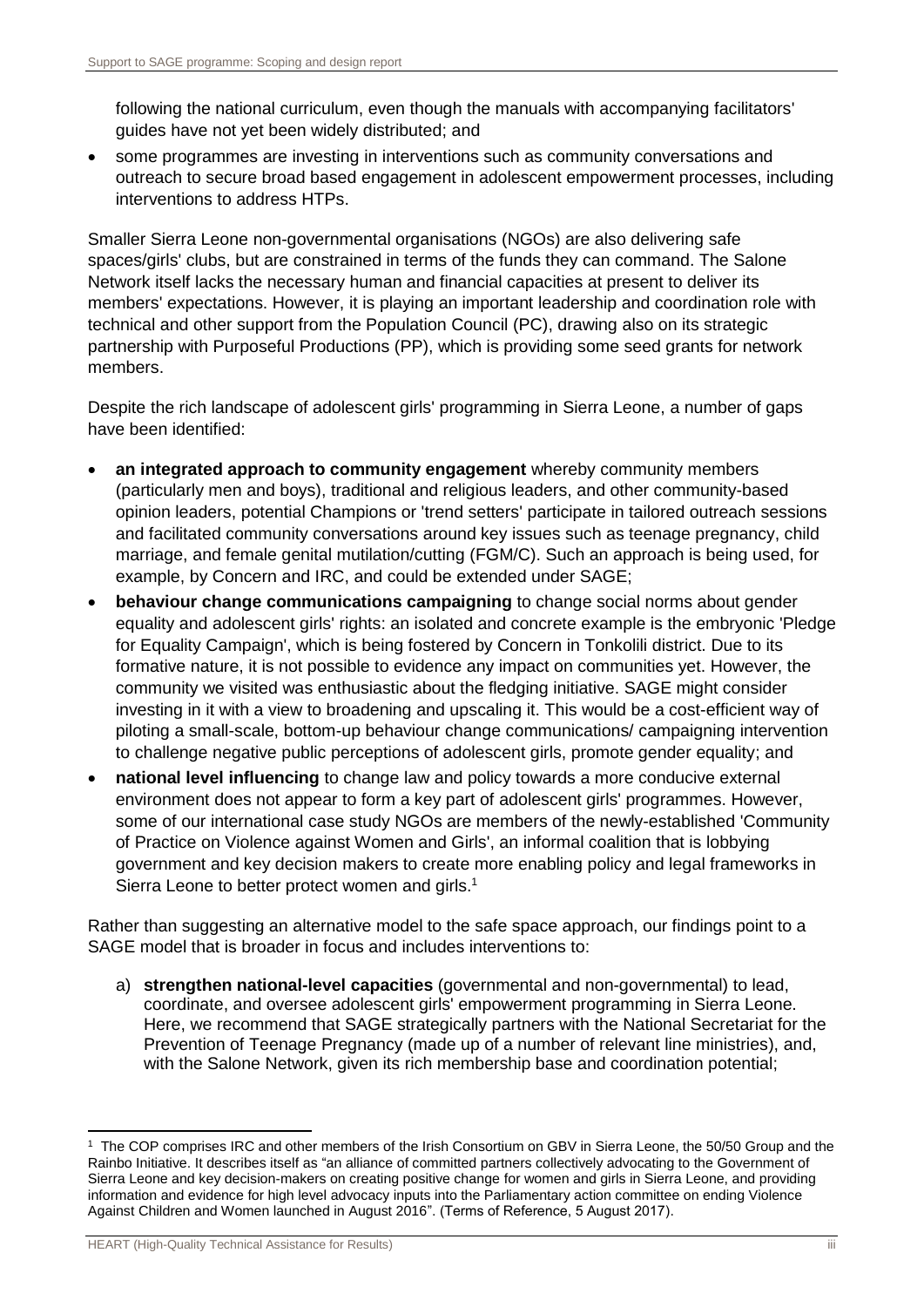- b) **invest further in the creation and quality functioning of safe spaces/adolescent clubs**  (possibly by building up from the base of existing or planned interventions), with a view over the life of SAGE to upscaling and/or replicating those which are identified through robust Monitoring, Evaluation, and Learning (MEL) as yielding the most positive outcomes for adolescent girls; and
- c) **broaden out SAGE to meet the above identified gaps**, i.e. integrated community engagement; girl-led influencing towards a more enabling environment; and a pilot behaviour change communications campaign possibly building on the above-mentioned Pledge for Equality Campaign.

Overall, rather than seeking to create a totally new programme, our recommendation is that SAGE **build on and broaden** existing programmes and structures, introducing additional or new approaches and interventions where there are gaps either in geographical coverage or approach. A number of specific recommendations are made in the report about the targeting of safe spaces/clubs; the content of training (both of mentors and girls); the inclusion of boys in adolescent girls programming; and the importance of establishing both quality standards and robust MEL systems, particularly where SAGE may decide to pilot particular interventions or approaches.

In terms of **delivery modalities and mechanisms**, our analysis suggests that it would be difficult, if not impossible, for one organisation to deliver SAGE single-handedly; and that for SAGE to draw full benefit from the rich diversity of programme approach and intervention mix, an adaptive model has much to commend it. Various options are presented and analysed in the report, with the recommendation that SAGE be managed by a management agency or consortium that includes a Grant Fund (possibly two-tiered) to meet the very different needs of the larger, mostly international, NGOs delivering adolescent girls programmes in the country, and Sierra Leone civil society organisations (CSOs) that are operating on a much smaller and sometimes more experimental scale. Although we see significant leadership and coordination roles for both the Teenage Pregnancy Secretariat and the Salone Network, and believe these will be invaluable partners for SAGE, neither is in a position currently to manage large funds.

Throughout the report recommendations are made for inception phase activities, including a more participatory and inclusive exercise to refine and develop the Preliminary Theory of Change (TOC) for SAGE, which is found at the end of the report.

Additional data and analysis is found in Annex A from the short questionnaire and consultations with stakeholders at national and decentralised levels.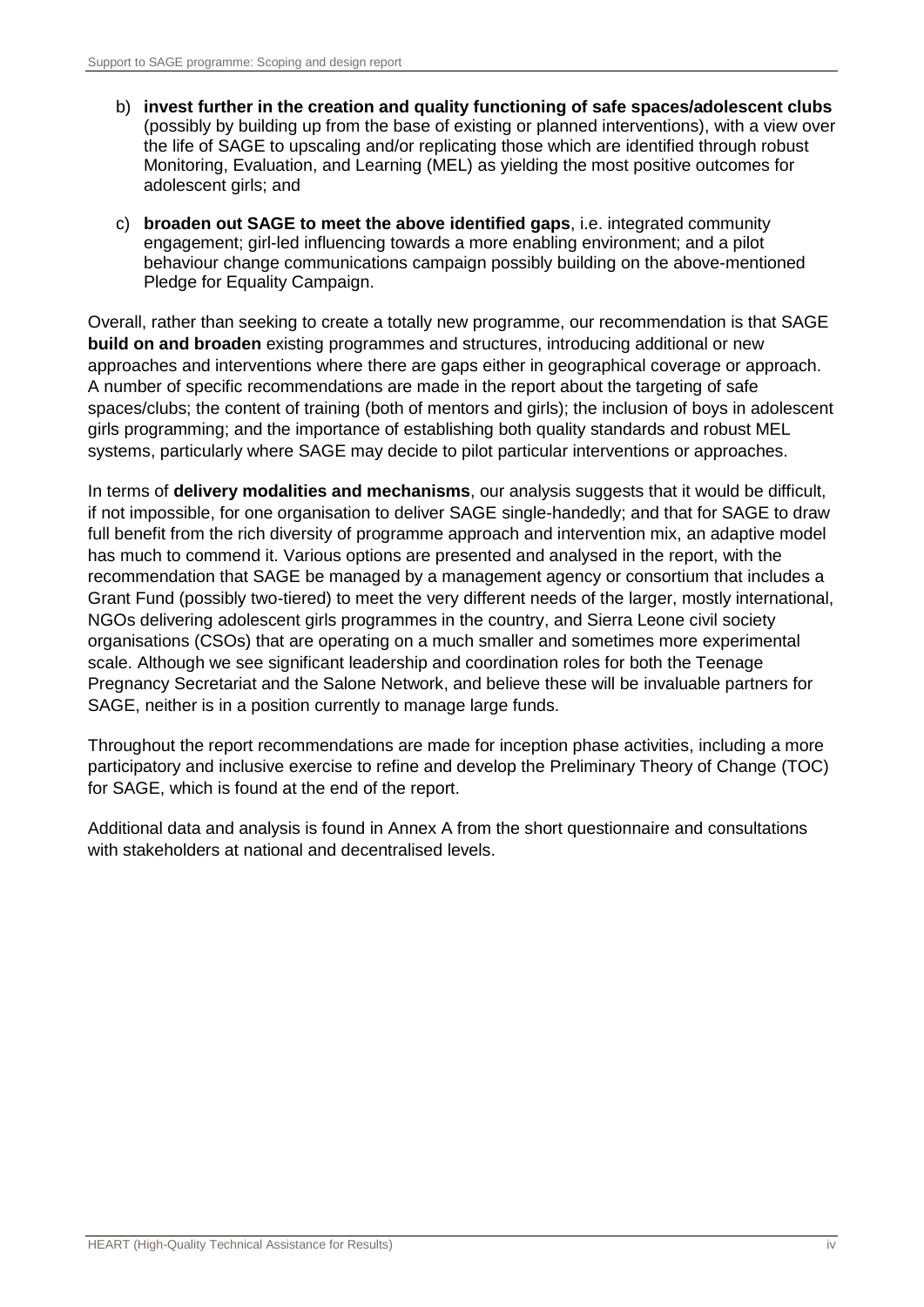# **Table of contents**

| Acknowledgements                                                             |                |
|------------------------------------------------------------------------------|----------------|
| <b>Executive summary</b>                                                     | ii             |
| List of abbreviations                                                        | vi             |
| Background and context<br>1                                                  | 1              |
| 1.1<br>The SAGE programme                                                    | 1              |
| 1.2<br>Design and scoping SAGE                                               | 1              |
| 1.3<br>Adolescent girls programming: some evidence                           | $\overline{2}$ |
| 1.4<br>Government support to adolescent girls programming                    | 4              |
| 2<br>Map and description of adolescent girl programming in Sierra Leone      | 6              |
| Note on evidence collected<br>2.1                                            | 6              |
| 2.2<br>Safe spaces/girls' clubs                                              | 6              |
| 2.3<br>Salone Adolescent Girls Network                                       | $\overline{7}$ |
| 2.4<br>Capacity-building needs of potential SAGE IPs                         | 8              |
| 3<br>Effectiveness of interventions: positive outcomes for adolescent girls? | 10             |
| Evidence of effectiveness<br>3.1                                             | 10             |
| <b>Shaping SAGE</b><br>4                                                     | 15             |
| 4.1<br>Gaps in current programming and SAGE                                  | 15             |
| 4.2<br>Strengthening and enlarging the safe spaces model                     | 16             |
| 4.3<br>Specific programme content recommendations                            | 17             |
| 4.4<br>Recommended delivery mechanisms and delivery models                   | 20             |
| SAGE Theory of Change<br>4.5                                                 | 20             |
| Bibliography                                                                 | 24             |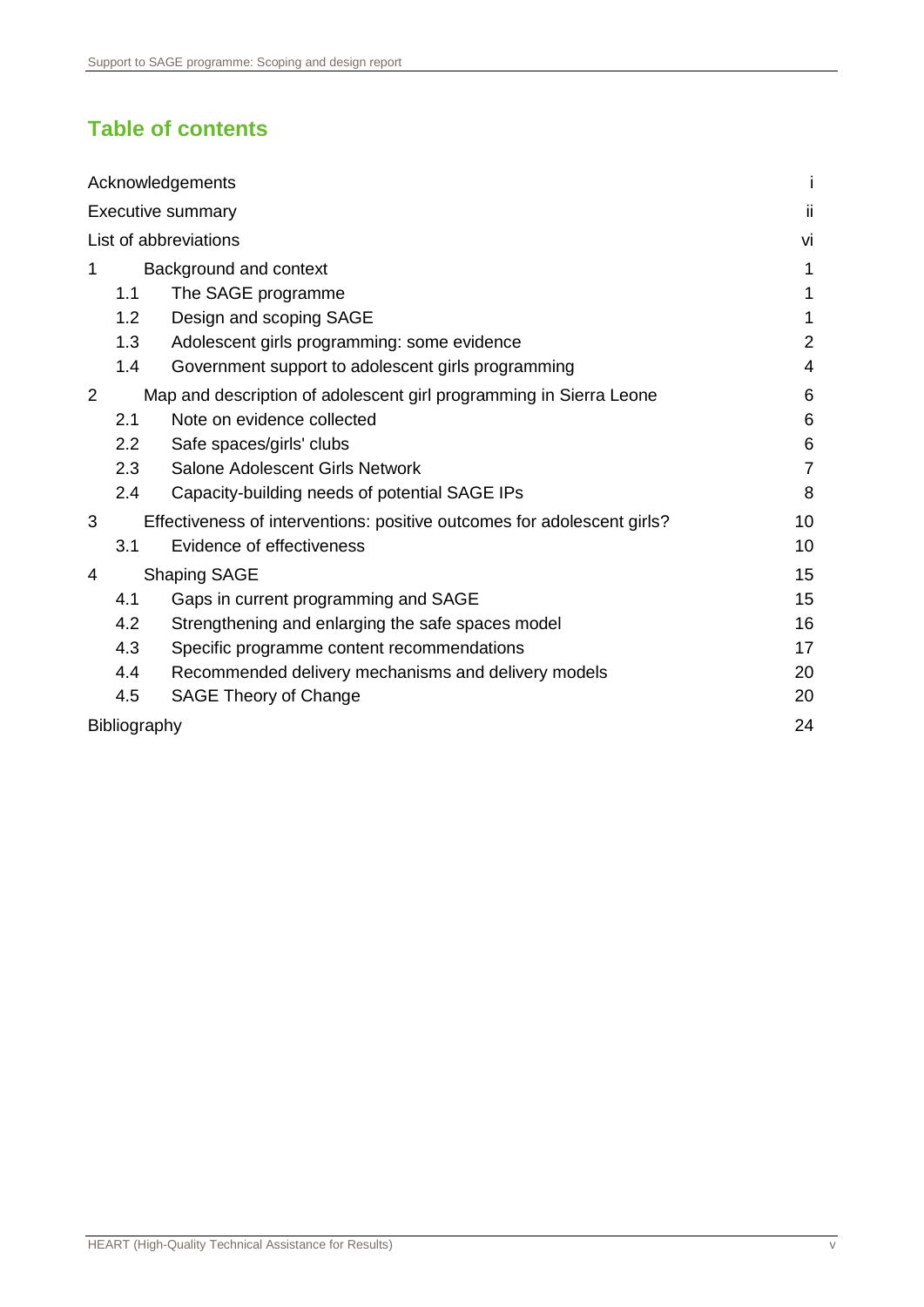# <span id="page-6-0"></span>**List of abbreviations**

| <b>Adolescent Friendly Services</b>                              | <b>AFS</b>        |
|------------------------------------------------------------------|-------------------|
| Adolescent Girls' Empowerment Programme                          | <b>AGEP</b>       |
| Adolescent Sexual and Reproductive Health                        | <b>ASRH</b>       |
| Bangladesh Rural Advancement Committee                           | <b>BRAC</b>       |
| <b>Basic Education Certificate Examination</b>                   | <b>BECE</b>       |
| German federal Ministry for Economic Cooperation and Development | <b>BMZ</b>        |
| Child Rights Act                                                 | <b>CRA</b>        |
| <b>Civil Society Organisation</b>                                | CSO               |
| <b>Community Conversation Officer</b>                            | CCO               |
| <b>Community of Practice</b>                                     | <b>COP</b>        |
| Department for International Development                         | <b>DFID</b>       |
| Council of Churches in Sierra Leone                              | <b>CCSL</b>       |
| District Health Management Team                                  | <b>DHMT</b>       |
| Emerald Leadership Initiative Africa Network                     | <b>ELI Africa</b> |
| <b>Empowerment and Livelihoods for Adolescent Girls</b>          | <b>ELA</b>        |
| <b>End Child Marriage</b>                                        | <b>ECM</b>        |
| <b>Fambul Initiative Network for Equality</b>                    | <b>FINE</b>       |
| <b>Family Planning</b>                                           | <b>FP</b>         |
| <b>Family Support Unit</b>                                       | <b>FSU</b>        |
| <b>Female Genital Mutilation/Cutting</b>                         | FGM/C             |
| Gender and Adolescence: Global Evidence Project                  | <b>GAGE</b>       |
| <b>Gender-Based Violence</b>                                     | <b>GBV</b>        |
| <b>Gina's Children Foundation</b>                                | <b>GCF</b>        |
| Girls' Access to Education                                       | <b>GATE</b>       |
| <b>Girls' Education Challenge</b>                                | <b>GEC</b>        |
| <b>Government of Sierra Leone'</b>                               | GOSL              |
| <b>Harmful Traditional Practices</b>                             | <b>HTP</b>        |
| Health, Opportunities, Protection, Empowerment                   | <b>HOPE</b>       |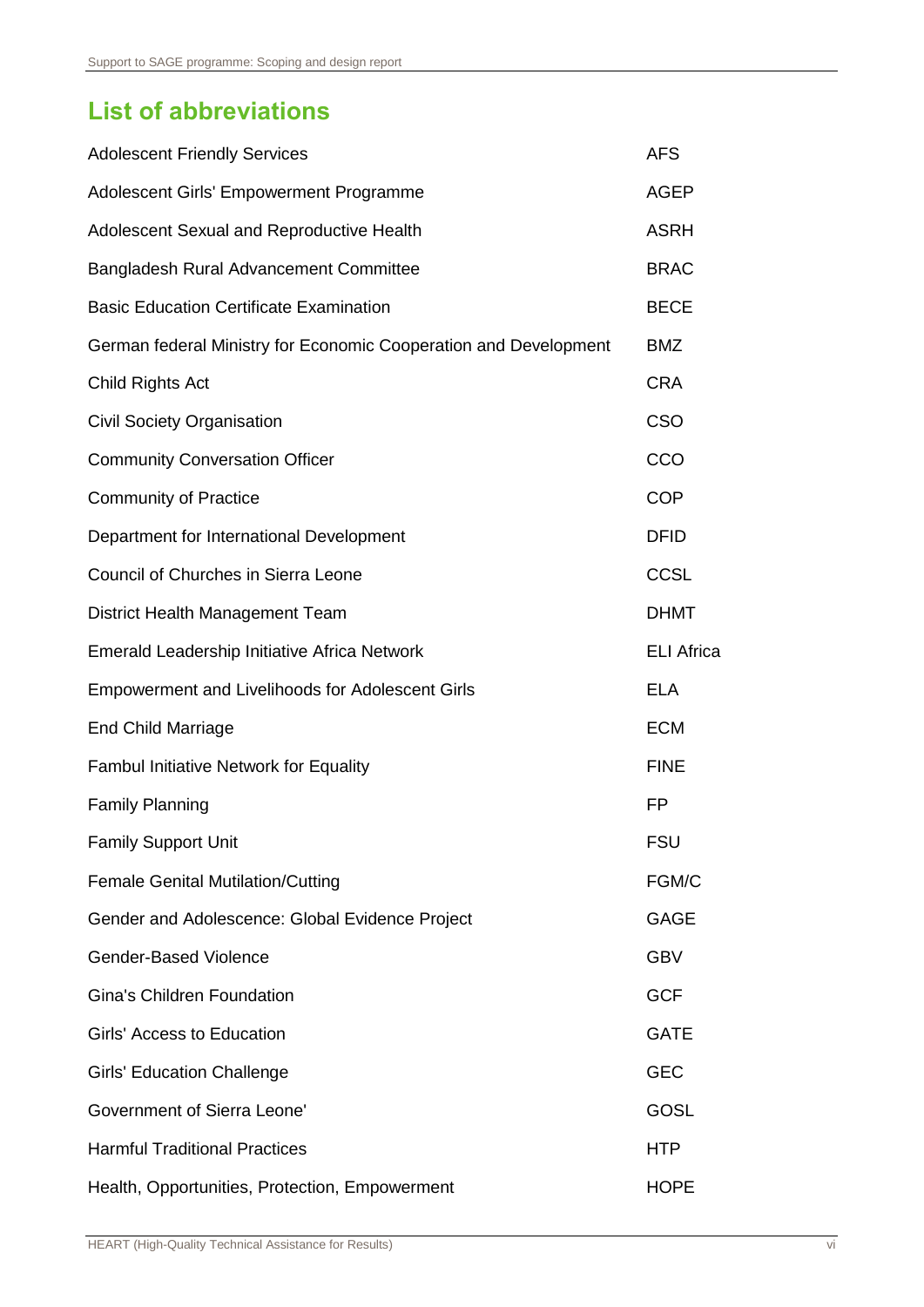| <b>Implementing Partner</b>                                      | IP                    |
|------------------------------------------------------------------|-----------------------|
| International Non-Governmental Organisation                      | <b>INGO</b>           |
| <b>International Rescue Committee</b>                            | <b>IRC</b>            |
| Intimate Partner Violence                                        | <b>IPV</b>            |
| <b>Life Skills Training</b>                                      | <b>LST</b>            |
| Men's' Action Group                                              | <b>MAG</b>            |
| Matei Initiative Empowerment Program for Sustainable Development | <b>MATCOPS</b>        |
| Ministry of Education, Science and Technology                    | <b>MEST</b>           |
| Ministry of Health and Sanitation                                | <b>MoHS</b>           |
| Ministry of Social Welfare, Gender, and Children's Affairs       | <b>MSWGCA</b>         |
| Monitoring and Evaluation                                        | M&E                   |
| Monitoring, Evaluation, and Learning                             | <b>MEL</b>            |
| National Secretariat for the Reduction of Teenage Pregnancy      | <b>TP Secretariat</b> |
| Non-Governmental Organisation                                    | <b>NGO</b>            |
| <b>Oxford Policy Management</b>                                  | <b>OPM</b>            |
| <b>Primary Health Unit</b>                                       | PHU                   |

Promoting Rights and Obligations, Transformation, Education, Commitment, and Tolerance

|                                                     | <b>PROTECT</b> |
|-----------------------------------------------------|----------------|
| <b>Purposeful Productions</b>                       | <b>PP</b>      |
| Strengthening Accountability and Building Inclusion | <b>SABI</b>    |
| Sexual and Gender-Based Violence                    | <b>SGBV</b>    |
| Sexual and Reproductive Health                      | <b>SRH</b>     |
| Sexual and Reproductive Health Rights               | <b>SRHR</b>    |
| Sierra Leone Demographic and Health Survey          | <b>SLDHS</b>   |
| Sierra Leone Adolescent Girls' Empowerment          | <b>SAGE</b>    |
| Sustainable Development Goal                        | <b>SDG</b>     |
| <b>Teenage Pregnancy</b>                            | <b>TP</b>      |
| <b>Technical Assistance</b>                         | <b>TA</b>      |
| Theory of Change                                    | <b>TOC</b>     |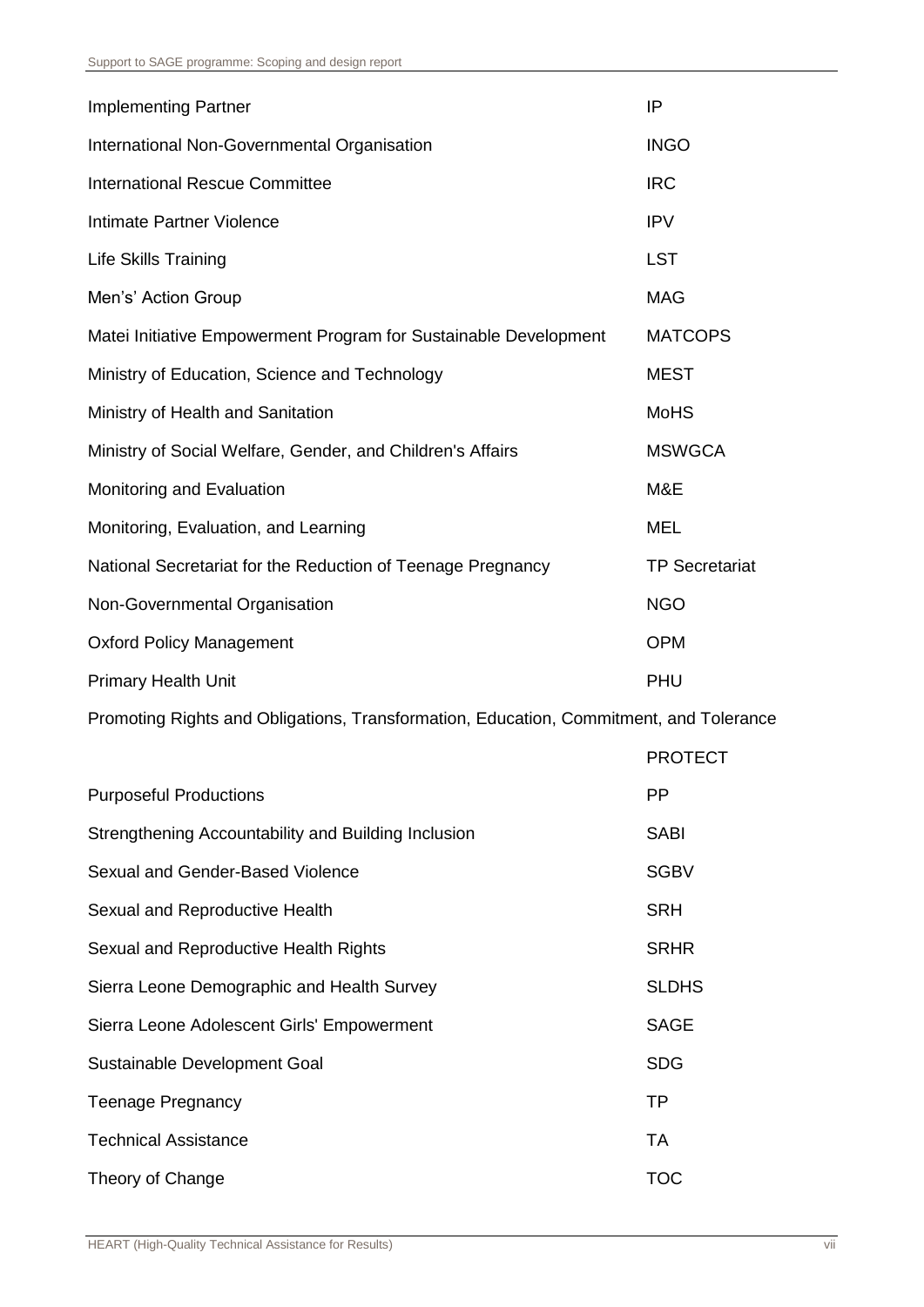| <b>Terms of Reference</b>                             | <b>TOR</b>    |
|-------------------------------------------------------|---------------|
| <b>Technical and Vocational Education Centre</b>      | <b>TVEC</b>   |
| United Nations Children's Fund                        | <b>UNICEF</b> |
| United Nations Population Fund                        | <b>UNFPA</b>  |
| Village Loans and Savings Associations                | <b>VLSA</b>   |
| Violence against Children                             | <b>VAC</b>    |
| Violence against Women and Girls                      | <b>VAWG</b>   |
| Voices 4 Change                                       | V4C           |
| Water, Sanitation and Hygiene                         | <b>WASH</b>   |
| West African Senior Secondary Certificate Examination | <b>WASSCE</b> |
| <b>Women's Action Groups</b>                          | <b>WAG</b>    |
| Youth Action for Self-Development                     | YAS           |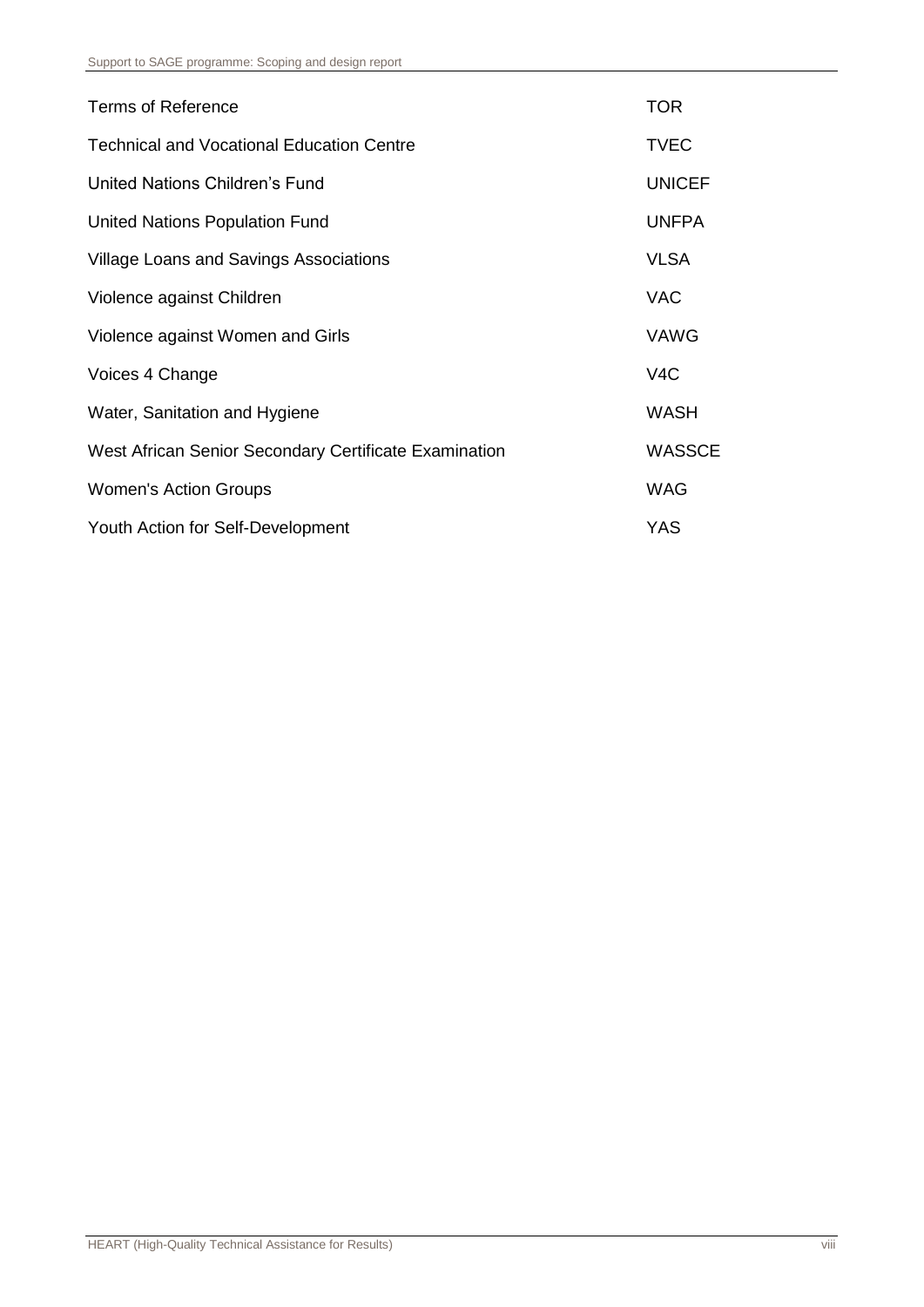# <span id="page-9-0"></span>**1 Background and context**

# <span id="page-9-1"></span>**1.1 The SAGE programme**

DFID's overarching policy in relation to gender equality and women's empowerment is set out in its new *Strategic Vision for Gender Equality: Her Potential, Our Future* (DFID, 2018). The Vision calls for a sustained focus on existing commitments for girls and women, along with a greater focus on ensuring no girl or woman is left behind, including those with disabilities. It demands a more effective response to gender equality across the board, contributing to accelerated delivery of all the Sustainable Development Goals (SDG), and development outcomes.

Improving the lives of girls and women is a priority for DFID Sierra Leone and its standalone programme: SAGE is designed to provide an integrated programme to improve the lives of adolescent girls, responding to the multiple and interrelated disadvantages they face. As set out in the Business Case Addendum, SAGE comprises:

- component one: delivery of integrated services for vulnerable adolescent girls through a safe spaces approach, including enhancing their access to SRH education and services; and
- component two: support to the elimination of HTP, largely through support to the Government of Sierra Leone (GOSL)'s National Strategy for the Reduction of FGM/C.

SAGE is expected to complement and support linkages with other sizeable DFID Sierra Leone investments in adolescent girls, particularly the Saving Lives and Girls' Access to Education (GATE) programmes, by reaching girls who are not in schools and linking them with adolescentfriendly SRH services in primary health units (PHU).

# <span id="page-9-2"></span>**1.2 Design and scoping SAGE**

A description of the scoping and design process is found at Annex B. As outlined in the Terms of Reference (Annex C), the overall objective of this assignment is a focus on component one and ensuring *that SAGE redesign and implementation plans are based on a thorough understanding of the evidence base on adolescent girls' empowerment and the Sierra Leonean context*. The methodology combined a desk review of documentation and extensive stakeholder consultations at national, decentralised district, and chiefdom levels (Annex D List of Institutional Stakeholders Consulted). Consultations allowed the team to ascertain the views and perceptions of adolescent girls and members of their communities. In total, 41 key institutional stakeholders and 304 beneficiaries were consulted (see *Table 1*).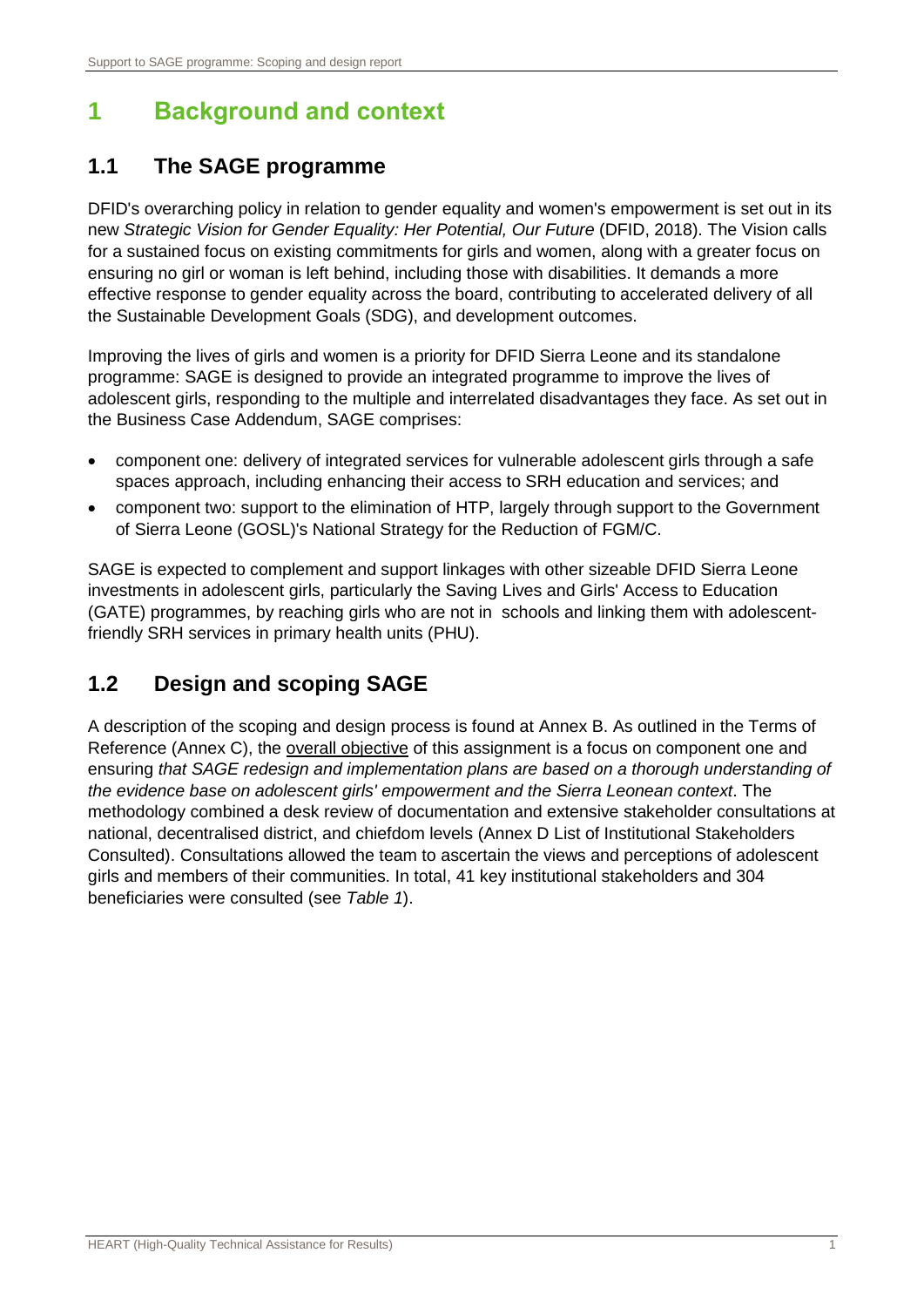| <b>FORUM</b>                                                           | Nat-<br>ional | Port<br>Loko   | <b>Tonkoli</b><br>-li | <b>Tonkoli</b><br>-li- | <b>Kenem</b><br>a | Wester<br>n.<br><b>Urban</b> | <b>SUB</b><br><b>TOTAL</b> |
|------------------------------------------------------------------------|---------------|----------------|-----------------------|------------------------|-------------------|------------------------------|----------------------------|
| National-level stakeholders consulted                                  | 29            |                |                       |                        |                   |                              | 29                         |
| <b>District-level stakeholders consulted</b>                           |               | 3              |                       |                        |                   |                              | 3                          |
| <b>Other NGOs consulted at district level</b>                          |               | $\Omega$       | $\Omega$              | $\Omega$               | $\mathbf{1}$      |                              |                            |
| Implementing partner (IP) field officers                               |               | 2              | $\overline{2}$        | 1                      | 1                 | $\mathfrak{D}$               | 8                          |
| Safe space mentors                                                     |               | $\overline{2}$ |                       | 4                      | $\mathcal{P}$     | $\mathcal{P}$                | 10                         |
| Adolescent girls- safe space members                                   |               | 37             |                       | 119                    | 20                | 19                           | 195                        |
| <b>Parents/community stakeholders</b>                                  |               | 11             | 33                    | $\Omega$               | 18                | 8                            | 70                         |
| Mixed sex adolescents (Concern youth<br>committee members)             |               |                | 25                    |                        |                   |                              | 25                         |
| <b>Concern community volunteers/community</b><br>conversation officers |               |                | 4                     |                        |                   |                              | 4                          |
| <b>SUB-TOTALS</b>                                                      | 29            | 55             | 64                    | 124                    | 42                | 31                           | 345                        |

#### **Table 1: Number of stakeholders and beneficiaries consulted by forum**

Safe space/adolescent empowerment programmes delivered by BRAC in Port Loko, Concern Worldwide and Matcops in Tonkolili, the IRC in Kenema, and Save the Children International in Freetown, were explored in depth. A round table conversation was convened for the team by the Salone Adolescent Girls Network (Salone Network) with the representatives of its smaller civil society member organisations.

A preliminary TOC for SAGE component one has been developed and is found at the end of this report.

# <span id="page-10-0"></span>**1.3 Adolescent girls programming: some evidence**

## **1.3.1 Gender and Adolescence: Global Evidence (GAGE)**

The GAGE project (2017a)<sup>2</sup> rigorous review of safe spaces and clubs, life skills programmes, and girls' wellbeing outcomes found 'substantial evidence of the positive impact of these programmes on girls' self-confidence and self-efficacy, their levels of knowledge of key issues, and on their attitudes to gender equality' (GAGE, 2017b:3).<sup>3</sup> In addition, the review found evidence that a) some clubs had a positive impact on school retention and attainment; b) those with a focus on improving economic wellbeing through boosting savings or vocational training were largely successful, with some evidence to recommend inclusion of a life skills education component to boost the effectiveness of economic-focused activities; c) some evidence of club participants engagement with local officials in advocacy for improved services or to report the perpetrators of GBV; and d) programmes with most impact on gender-discriminatory practices (such as child marriage) worked with girls' parents and other community members to achieve change and boost girls' confidence and negotiating skills. GAGE makes a number of key recommendations that are relevant to SAGE design. These underline the importance of investing in the scale-up of safe spaces/girls' clubs and

-

 $2$  GAGE is a nine-year longitudinal research programme generating and communicating knowledge on good practice initiatives and policies that support adolescent girls in diverse contexts.

<sup>&</sup>lt;sup>3</sup> The review considered 63 studies into the empowerment impacts of 44 girls' or youth clubs and gender-equalityfocused life skills programmes.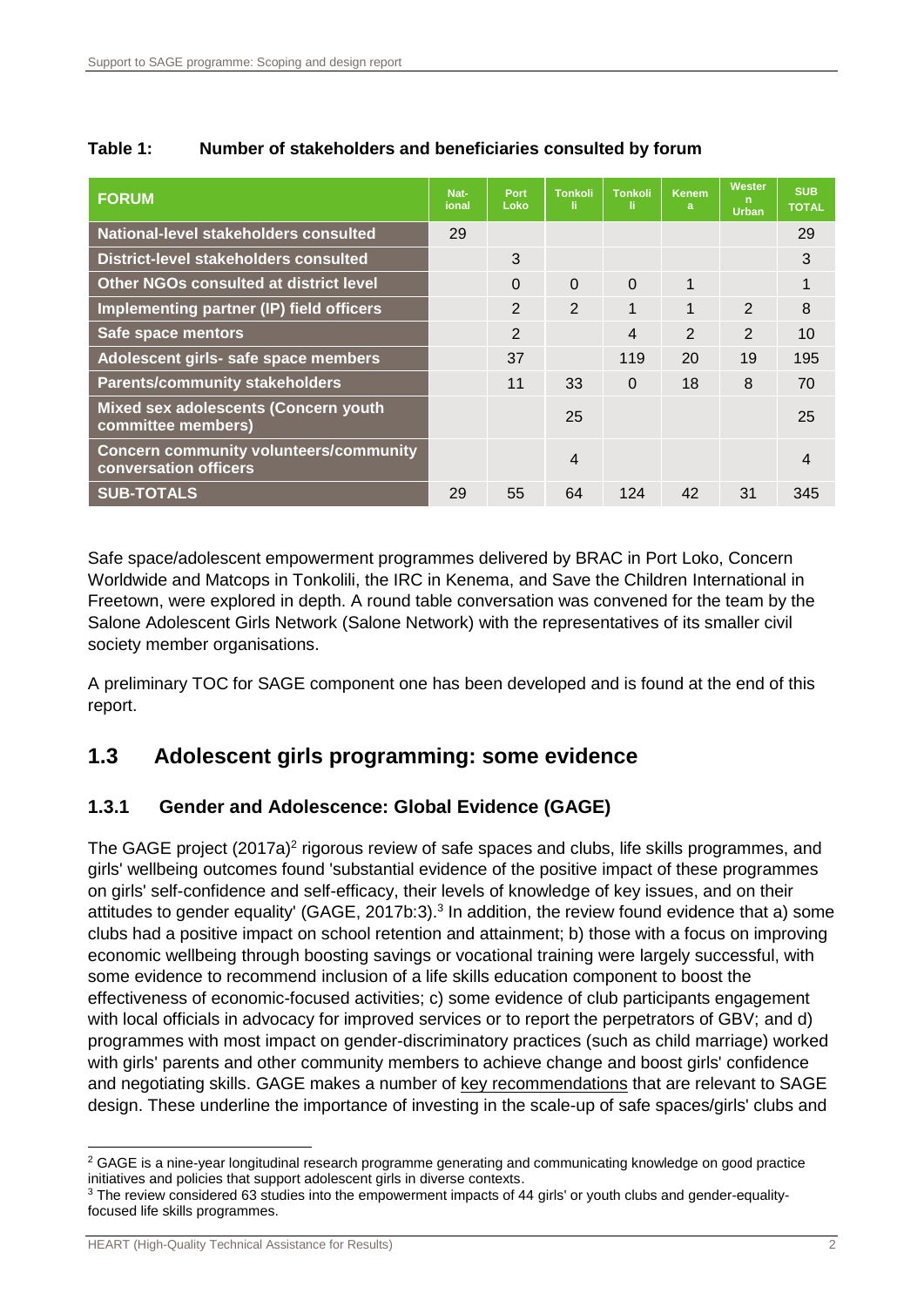building in and sustaining engagement with family members to secure commitment to girls attendance and change discriminatory norms within communities. Essential, too, is support of adolescent boys' clubs and the encouragement of some mixed sessions with girls; this helps prevent negative backlash and challenge discriminatory attitudes, norms, and practices within the next generation of men. To sustain the new knowledge and confidence adolescent girls gain from their participation in clubs, training them as mentors or establishing alumnae groups or events should be explored (GAGE, 2017b:3).

In terms of building the economic assets of adolescent girls, GAGE found that interventions with a focus on improving economic wellbeing through boosting savings or vocational training were largely successful (GAGE, 2017b:1). It cites some evidence that including LST in the safe space/girls' club intervention boosts the effectiveness of economic-focused activities. More effective programmes typically use 'hooks' such as vocational training to encourage adolescent girls to join clubs and then to remain interested in them. The 'hook' is a spur to enhance skills and knowledge-building, maintains commitment to the programme, and creates a space for education on gender equality, rights, and empowerment processes (GAGE, 2017b:6). A full summary of the GAGE findings is found at Annex E.

## **1.3.2 Adolescent Girls' Empowerment Programme (AGEP): Zambia**

Useful to the design of SAGE are a number of the findings from the summative evaluation of AGEP in Zambia, funded by DFID and implemented by the Population Council.<sup>4</sup> Although this found inconclusive evidence of AGEP's impact on building adolescent girls' social assets, its findings suggest the importance of customising the curriculum to different contexts and age cohorts, of developing strategies to motivate attendance, of increasing inclusivity and supporting the role of mentors, and of ensuring community engagement. The importance of community and parental sensitisation work is also emphasised if health assets are to be built. In terms of economic assets, the evaluation found strong evidence that savings had a significant beneficial effect on both younger and older adolescent girls, although it was difficult to link this to the 'Girls' Dream' savings accounts and the distance to banks was found to be a key barrier, especially for rural girls. Key lessons include the importance of maintaining high-quality mentorship and of addressing challenges of sustained participation and community engagement (Mott Macdonald, 2017:3–4).

#### **1.3.3 Voices for Change (V4C): empowering women and adolescent girls in Nigeria**

This five-year V4C programme in Nigeria is described as being 'unique in the DFID portfolio', working to strengthen the enabling environment for women's and girls' empowerment by using innovative approaches to change social norms.<sup>5</sup> Targeting a population of three million young men and women aged 16–25 across four states, interventions included a) the creation of physical and virtual safe spaces for adolescent girls and young women; b) an extensive programme of behaviour change communications using a popular social marketing approach centred around a lifestyle brand 'Purple' to promote gender equality; c) new forms of digital engagement; and d) targeted advocacy for changes in law and policy. There has been no independent summative evaluation as yet, but V4C's own results data show that the programme was effective in changing the gender attitudes and behaviours of 2.4 million youths (89% of the target population) at scale in at least one of three behavioural areas measured. It was most effective in changing attitudes and

<sup>-</sup><sup>4</sup> AGEP was implemented in four provinces over a 24-month period, targeting 10,000 vulnerable adolescent girls in two age cohorts (10–14 years and 15–19 years). It included 'safe spaces' for life skills and financial education; vouchers for accessing age-appropriate ASRH services; and 'girl's dream' savings accounts.

<sup>5</sup> With a budget of over £26 million, the five-year DFID-funded project is regarded by many as being a flagship gender equality programme.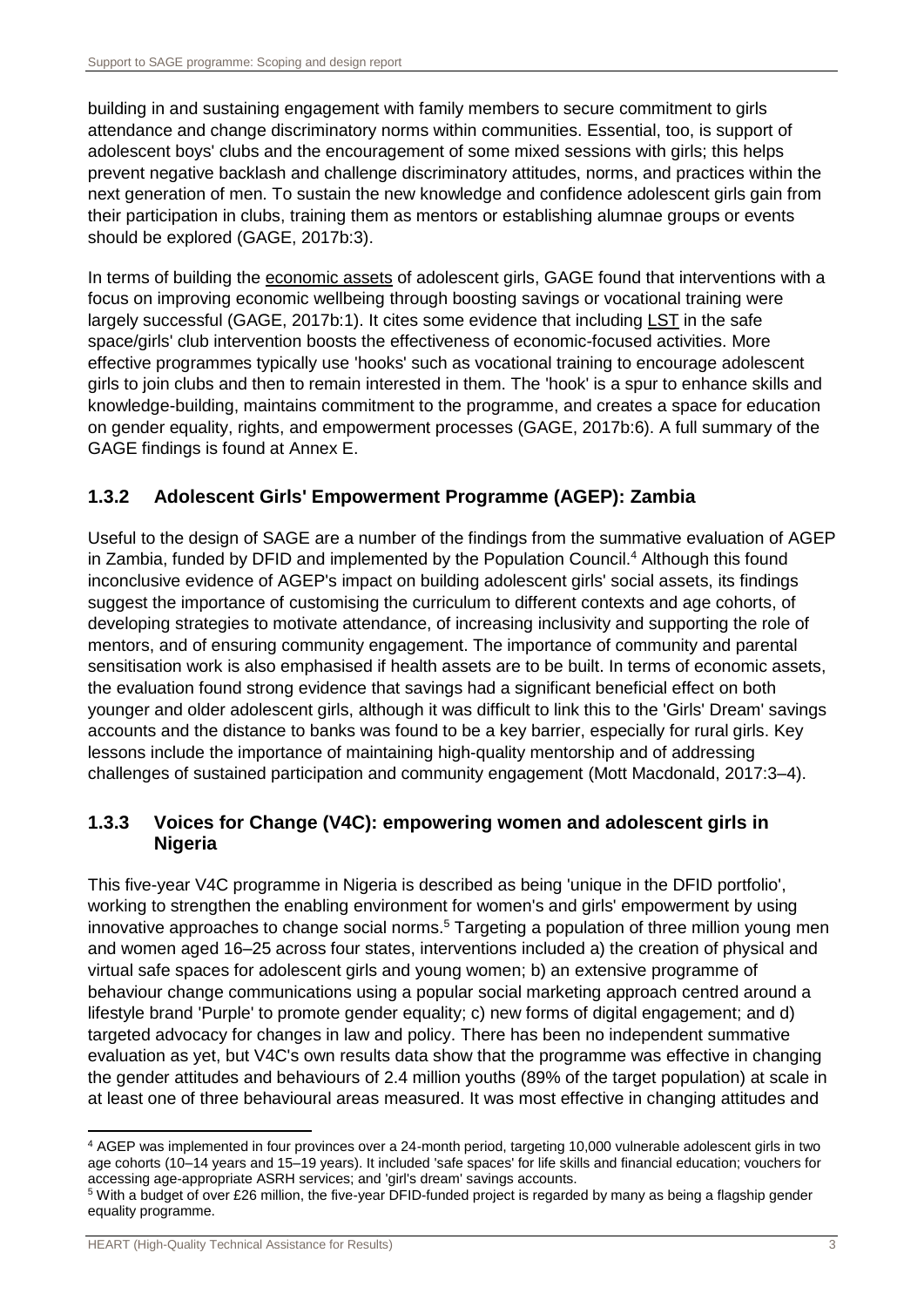behaviours towards women taking leadership positions and women's involvement in household decision making. V4C has generated a huge and invaluable resource base with a wide range of reports and evidence summaries. It is not clear; however, how much of the impact achieved is attributable to the particular package/mix of interventions used in the particular implementing contexts. Therefore, it is not easy to judge how amenable to replication it might be, or indeed whether or not impact might be achieved through adapting some of the specific interventions in Sierra Leone.

## **1.3.4 Lack of evaluation evidence: Sierra Leone adolescent programmes**

It is important to stress that only BRAC and Restless Development (2017) provided us with any evaluation evidence. Most organisations informed us they have not conducted evaluations of their AGEPs. UN Agencies say they are not at liberty to share information concerning the performance of their IPs. The absence of evaluation evidence is reflected in the recommendations.

The above mentioned study by Bandiera *et al.* (2017) on the impact of the BRAC Empowerment and Livelihoods for Adolescent Girls (ELA) clubs on education and schooling for adolescent girls during the Ebola crisis in Sierra Leone indicates that in Port Loko, Kambia, Moyamba, and Pujehun the intervention mitigated against the adverse impact of Ebola-induced disruptions and helped a significantly higher number of girls return to school once the crisis abated. The most important group to benefit was girls aged 12–15, whose enrolment dropped by 20% in control villages but remained unaffected in ELA communities (Bandiera *et al*., 2017:3). The study concluded that this was due to the impact that the programme had on girls' control over their bodies and reduced exposure to sexual abuse and engagement in transactional sex. The loss of livelihoods brought by the crisis meant that a large number of very young girls had to engage in income-generating activities to support falling household incomes. In ELA villages, however, fewer girls were forced to resort to this coping strategy, and there was more investment in human capital after the crisis. The study concluded this was largely due to fewer girls permanently transitioning from education to employment, in that more ELA girls engaged in both education *and* employment (Bandiera *et al*., 2017:15).

# <span id="page-12-0"></span>**1.4 Government support to adolescent girls programming**

As the lead Ministry for the promotion of gender equality and child rights, the Ministry of Social Welfare, Gender and Children's Affairs (MSWGCA) is committed to adolescent empowerment. However, it is hampered by the size of its mandate combined with low budgetary allocations, insufficient staff and equipment, and frequent changes in Ministerial leadership. Hence, the government has delegated most oversight and implementation for adolescent programming to the National Secretariat for the Prevention of Teenage Pregnancy (TP Secretariat) set up in 2015.

The TP Secretariat is implementing the multi-sectoral National Strategy for the Reduction of Teenage Pregnancy (2013-2015), under the leadership of the President (GOSL, 2013) and has coordinated development of another National Strategy for the Reduction of Teenage Pregnancy and Child Marriage (GOSL, 2017) which awaits Presidential sign off. Aside from setting a clear strategic direction, a key achievement is development by the Secretariat and the Ministry of Health and Sanitation (MOHS), with UNFPA support, of a full national curriculum for Life Skills Training (LST). There are two versions of the 'I am Somebody: Life Skills Manual' and accompanying Facilitators Guides launched in December 2017.<sup>6</sup> The modules cover a wide range of different topics, including critical thinking, solving conflicts, hygiene, reproduction and sex, sexuallytransmitted infections, teenage pregnancy, gender-based violence (GBV), leadership and money matters. To date, the TP secretariat estimates that 482 people (some of whom are classed as

<sup>-</sup> $6$  The manuals are segmented by age (9-13 and 14+) comprising between 10 and 11 modules, with each module extending to +/- 100 pages. The Facilitators Guides are +/- 124 pages each.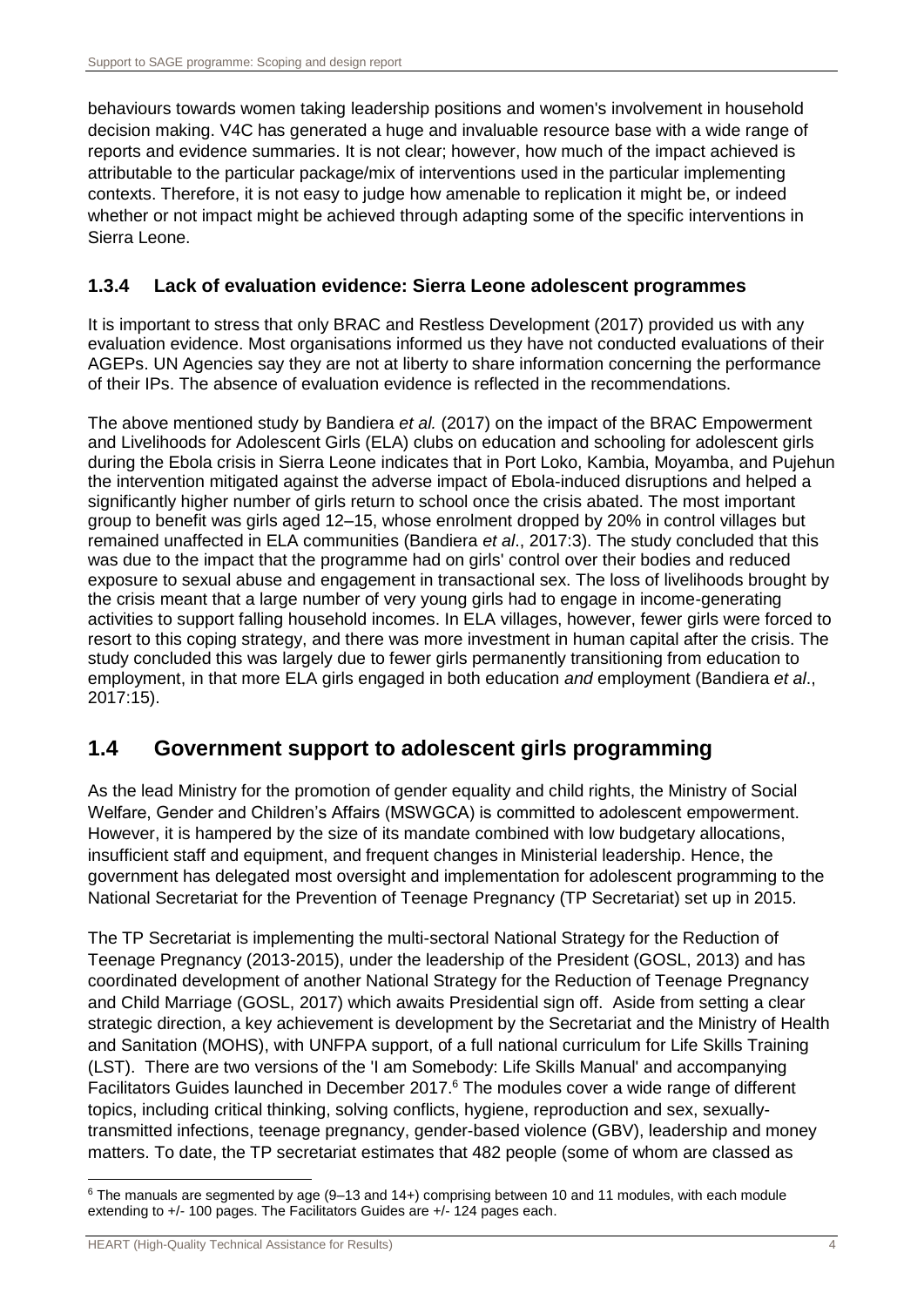'Master Trainers') have been trained on how to use the life skills manuals and it is working with more than 40 NGOs, including the Salone Adolescent Girls Network, to train others. Some of our case study programmes had already developed their own LST materials before the TP secretariat's manuals were finalised, but are now incorporating the standardised messages and components into these. The Manuals do not yet contain specific modules on child marriage or Female Genital Mutilation/ Cutting (FGM/C). And, there are resource constraints impeding wide scale distribution of the manuals and facilitators guides. However, we believe that there is a need to synthesise these in a more 'user-friendly' style and format if they are to be used to train LST facilitators and safe space/club mentors. SAGE might consider investing in this process, engaging members of the Salone Network, and drawing on supplementary materials developed by Concern and IRC, for example.

The TP Secretariat lacks a budget quota, and has minimal staff (only one Coordinator and five support staff) with an office situated on MOHS premises. Nonetheless given the multi-faceted nature of adolescent girls' empowerment programming and the multi-sectoral nature of the TP Secretariat, we recommend that DFID SL considers it as the primary Government partner for SAGE implementation.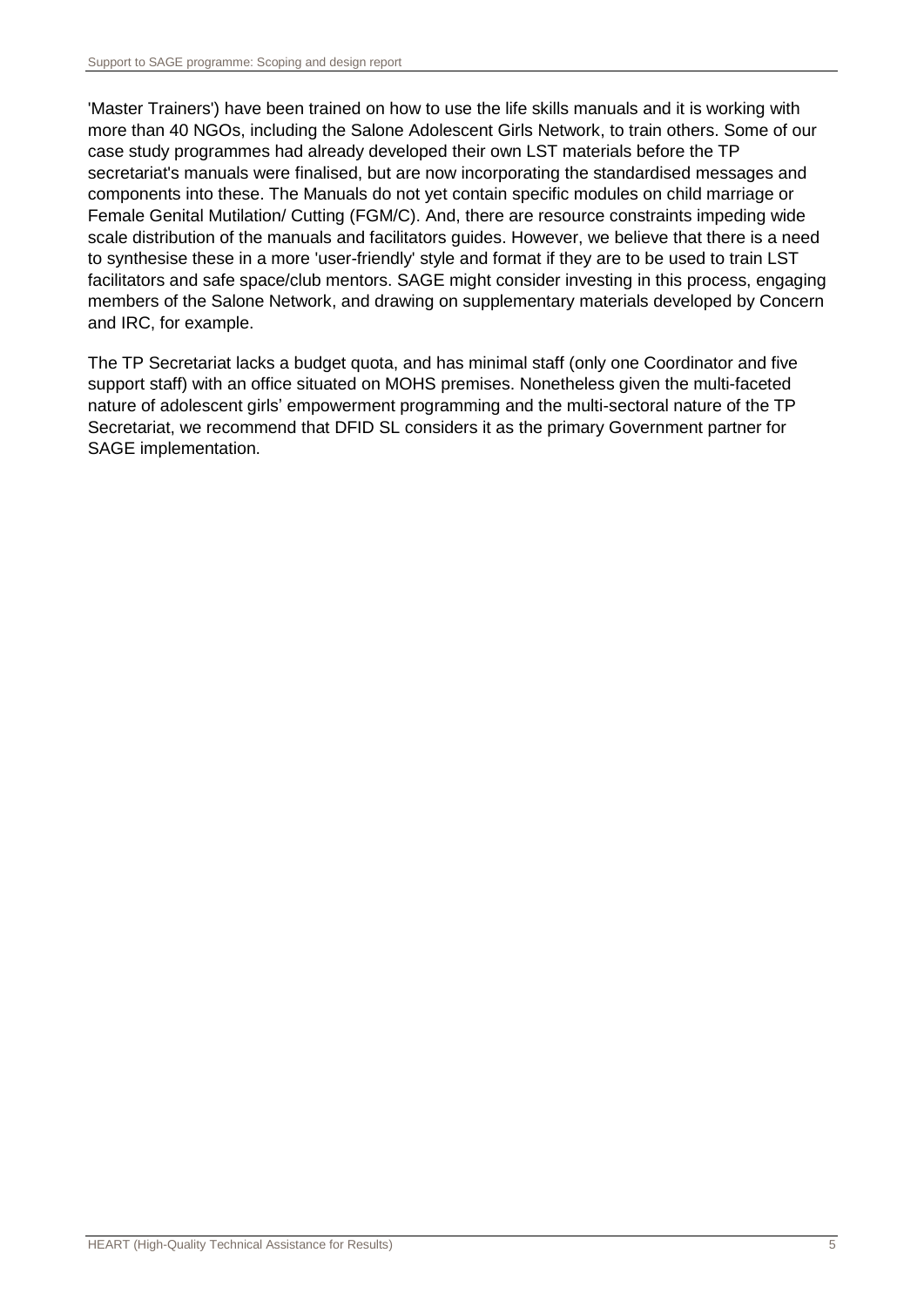# <span id="page-14-0"></span>**2 Map and description of adolescent girl programming in Sierra Leone**

## <span id="page-14-1"></span>**2.1 Note on evidence collected**

Annex A to this report presents three tables as follows:

- **Table 1** maps safe spaces/girls' and boys' clubs by organisation, location, number, and sex of club members.
- **Table 2** information about the five case study programmes we looked at in depth during the field missions plotted against the Salone Network draft standards for safe spaces, including how adolescent safe space members were selected and the types of curriculum followed.
- **Table 3** summarises some relevant findings of the Sierra Leone Demographic Health Survey 2013 and plots these against geographical locations.

# <span id="page-14-2"></span>**2.2 Safe spaces/girls' clubs**

#### **2.2.1 Fast-changing operating environment**

A key finding is that adolescent girls programming using the safe spaces approach is volatile and changing fast. This is due to changes in donor priorities and the availability of funding and is evidenced by the changes that have taken place since the Salone Adolescent Girls Network (Salone Network) produced its map of safe spaces/girls' clubs in early 2017 and our scoping exercise undertaken a year later, in early 2018 (as detailed in Table 1 Annex A).

The Salone Network map estimates that the largest implementer of safe spaces/girls' clubs is **BRAC**. In 2017, BRAC provided 149 of the total 365 clubs (primarily in Pujehun, Moyamba, and Port Loko districts). It has now established/is in the process of establishing a total of 160 clubs catering for 4,800 adolescent girl members. The number of **Matcops** clubs has also increased significantly from 80 to 120 in the same Tonkolili and Koinadugu districts; currently catering for 2,400 members, with a planned increase to 3,600 members in 2018, funding permitting.

At the same time, **Restless Development**, which was the second largest implementer of safe spaces in 2017 (with 108 out of the 365 total number of clubs located across Sierra Leone), has decided to stop delivering these due to changes in its funding base combined with concerns about the sustainability of the safe space model. Other organisations that do not feature on the 2017 map are currently implementing clubs, including Gina's Children Foundation, the Children and Advocacy Forum, Pekin to Pekin, the Elmira Leadership Institute, Masterpiece Sierra Leone, and Youth Action for Self-Development, all members of the Salone Network.

## **2.2.2 Numbers of adolescent girls reached**

Findings pertaining to national/Sierra Leone NGO programming are drawn primarily from the results of a short questionnaire (see Annex F) sent to Salone Network members, supplemented by the round table conversation we had with them. Matcops, which is delivering one of the five programmes we looked at in some depth, is also considered in this category because it is registered as a Sierra Leone NGO. However, in terms of the total number of girls reached (2,400), Matcops sits in third place among organisations reaching the largest numbers. The BRAC ELA clubs remain in first place, aiming to reach 4,800 girls; Concern Worldwide is second, reaching an estimated 3,663 girls.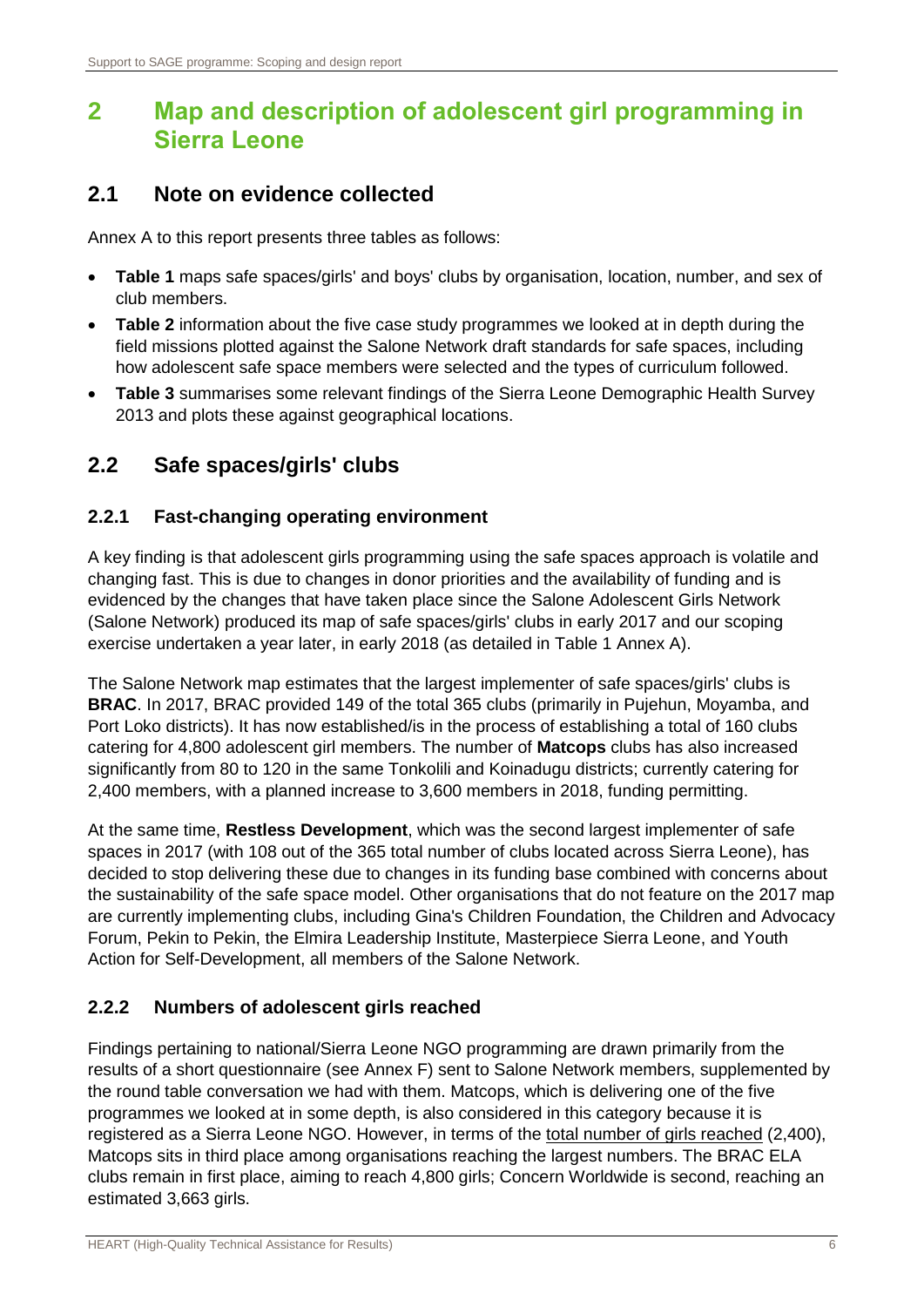#### **2.2.3 Targeting the most vulnerable adolescent girls**

All five interventions considered in depth have targeted particularly vulnerable adolescent girls and (in the case of Concern) boys. As can be seen from Table 2 at Annex A, some used the Population Council Girl Roster Tool, often verifying the suggested selection with their own methods, mainly to reduce numbers to manageable or affordable proportions. The Save intervention in Murray Town specifically targets adolescent mothers who had dropped out of school due to pregnancy. Concern has criteria to target vulnerable adolescents for participation in its LST. It specifically aims to include people with disabilities, and focal staff is trained in the use of sign language. However, it does not seem that there are as yet many direct beneficiaries of adolescent programming with disabilities; it will be important for SAGE to consider how best to ensure their active inclusion. We found that a significant proportion of the adolescent girls in all clubs were orphans (i.e., had lost their birth mother and father) or semi-orphans (i.e., had lost one or both parents), often as a result of the Ebola epidemic. Most clubs had a number of adolescent mothers among their members and had not separated them in the way that Save the Children does.

#### **2.2.4 Funding for safe space approaches**

In terms of funders, Save the Children is unusual in that three of its four projects to empower adolescent girls are funded by Private Donors or Trusts and Foundations (as is the BRAC ELA safe spaces intervention). Irish Aid is a significant funder of four large programmes, either directly or through UNFPA. Currently, DFID is funding Concern through an accountable grant that ends in December 2018, but conceivably could be continued in some form under SAGE. Relatively few organisations report having secure funding beyond 2018 or 2019. Hence, in terms of the INGOs and large Sierra Leone NGOs, there is scope to consider SAGE funding to enable some safe space and related adolescent programming to be up scaled in some districts and/or replicated in others. Although Save the Children funding appears to stretch further into the future because its programmes in this area are mostly young, even here there is scope to look at additional SAGE funding for some innovative interventions with 'married' (loosely defined) girls and adolescent mothers. Of the Sierra Leone NGOs, only Matcops supplied funding information: its adolescent girls' clubs are funded exclusively by UNFPA (July 2016–July 2018) under the ending child marriage (ECM) programme. Other much smaller (in terms of the scale of their safe space and spread of their operations) were quiet on this front, although the issue of the funding challenges many of them face was raised at the round table conversation.

Although we were unable to visit a Restless Development Youth Friendly Resource Centre to assess them more closely, it also appears they represent an interesting existing resource that, with further investment, might serve as an innovative pilot model. Certainly, we were impressed by the overall approach of Restless Development as a forward-thinking youth-run volunteer organisation.

# <span id="page-15-0"></span>**2.3 Salone Adolescent Girls Network**

With technical assistance (TA) from the Population Council and from UNFPA, the Salone Network was formed in 2016. It serves as a platform for local/Sierra Leonean and INGOs working with adolescent girls in the country. As part of the TP Secretariats' 2015 strategy, it aims to collaborate, share experiences, and adopt and test innovative methodologies and interventions (Salone Network, 2016). There are currently over 70 member organisations delivering safe spaces and clubs. As mentioned above, the Salone Network has developed draft standards for safe spaces, which we used as part of our scoping (see Table 2 Annex A). It has a Terms of Reference for its steering committee that includes representation of member organisations and international development partners, such as UNFPA, which currently hosts network meetings.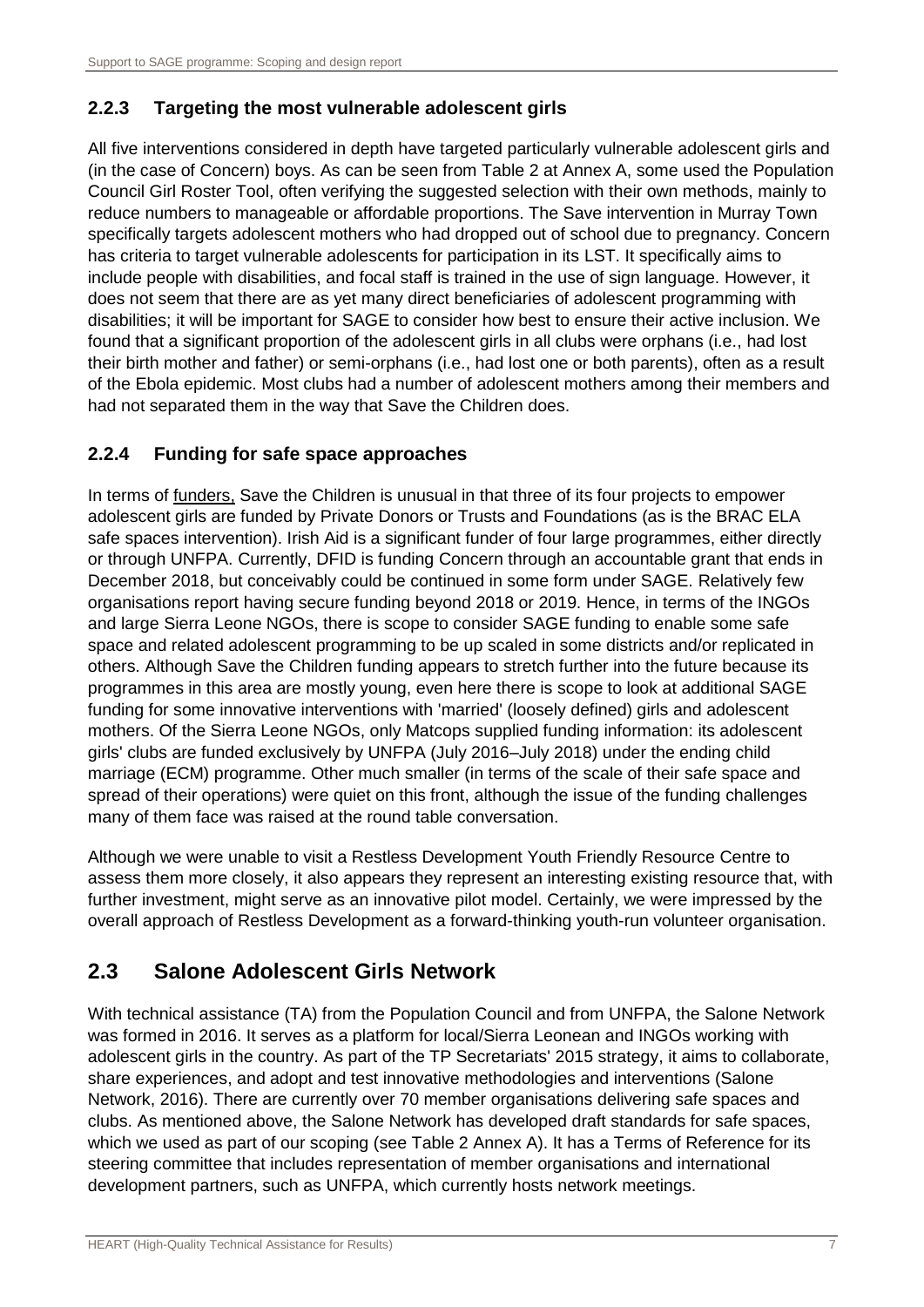However, the Salone Network is resource-strapped, employing only a part-time coordinator/chairperson based in Freetown. She is a dynamic and quietly inspirational leader who also acts as a resource for the Population Council and PP, who provide office space for her. The network relies heavily on the Population Council for its own TA and for the TA it provides to members. The Population Council has, for example, been working intensively with Salone Network members around piloting the Girls Roster tool to select priority communities, safe space/club members, and facilitators nationwide.

As many of the network members are small and/or less well-profiled CSOs, they lack secure funding. This is a gap that the registered charity PP, led by a Sierra Leonean Co-Founder and Executive Director, is seeking to fill. Funded primarily by an American philanthropic foundation (NoVO), PP (for example) has recently provided seed grants through 'calls for proposals' to organisations operating in its two target districts, Moyamba and Koinadugu, for programmes focused on education, child marriage, and teenage pregnancy. As a strategic partner of the Salone Network, <sup>7</sup> PP also works closely with the Population Council.

Member organisations envisage an expanded future role for the Salone Network. However, if SAGE is to support the network in fulfilling any of its members' wishes, a number of issues need to be explored in more depth, including:

- **Leadership and composition of the Salone Network secretariat**: a full-time coordinator to lead the network would be desirable, and there may be scope for considering the inclusion of adolescent girls in the secretariat, who with mentoring and on-the-job exposure could possibly assume future leadership roles.
- **Strategic partnership between the Salone Network and PP: investment in the currently** small grant-making function of the latter may be beneficial to smaller civil society network members, but this requires deeper appraisal than is possible here.
- **Meeting the Salone Network's need for technical assistance**: as above, there may be benefits to considering funding TA inputs to the Salone Network under SAGE, but this would need further appraisal, including of the Population Councils' continuing role in this regard.

# <span id="page-16-0"></span>**2.4 Capacity-building needs of potential SAGE IPs**

## **2.4.1 INGOs**

-

An overall **key finding** is that three of the four INGOs with offices and adolescent empowerment programmes in Sierra Leone that we considered in depth currently have the requisite human, organisational, and infrastructural capacities required and established to implement adolescent empowerment programmes effectively. Their main constraint is insecure funding, as outlined in the previous section. In addition, most of these INGOs work in designated districts across Sierra Leone (for example, Concern in Tonkolili, IRC in Kenema, Kono and Kailahun, Save the Children in Pujehun and Kailahun, etc.), where they mostly have small field offices and programme staff; their capacity to upscale their programmes to new districts would require further appraisal. Certainly as things stand, none is in a position to take on a nationwide AGEP single-handed. However, as can be seen from Table 1 in Annex A, the organisations implementing our case study programmes

<sup>7</sup> The current part-time coordinator of the Salone Network is also the network coordinator of PP. See <https://www.purposefulproductions.org/about-us> (accessed February 2018). PP describes itself as 'a movement building hub for adolescent girls in the global south' with three strategic focus areas: a) insights and influencing; b) convening and micro-grants; and c) media and communications.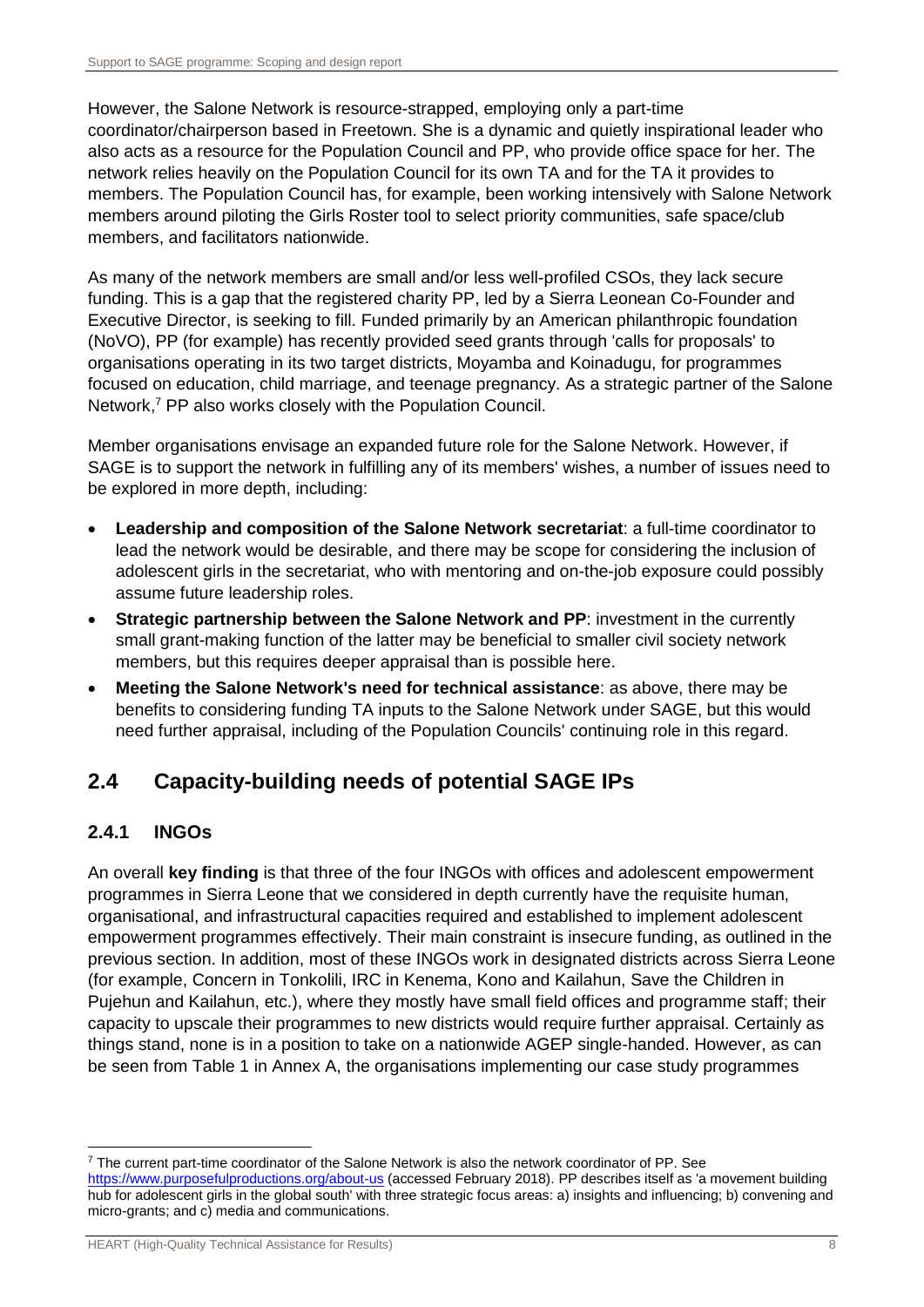have pretty good coverage of the priority areas between them (against the Sierra Leone Demographic and Health Survey (SLDHS) data (Table 3 Annex A).

BRAC represents a slightly different case in that it is still in the process of establishing its ELA girls' club programme in many of the priority districts. Before the Ebola epidemic it had worked at community level in some of these and plans to start up in a significant number of new localities. Hence, it might be in a position to deliver a nationwide girls' club programme alone. However, this would be on the basis of two assumptions: a) that SAGE is narrowly designed as a girls' club project only; and b) that SAGE focuses primarily on economic livelihoods (investment in increasing the economic assets of adolescent girls). While the economic assets component is a critically important one and there is some global evidence (from GAGE and BRAC's independent MEL unit) to suggest positive outcomes, we do not recommend that SAGE adopts such a narrow focus. Moreover, the evidence emphasises the importance of broader based community outreach and engagement which INGOs with a longer established presence in their select communities are arguably in a better position to provide on the basis of the trust already built.

## **2.4.2 National Sierra Leone NGOs**

It is important to note that Matcops is registered as a Sierra Leone NGO, but in many ways the organisation more closely resembles a small INGO. Matcops is currently a UNFPA IP under the ECM and FGM/C global fund. The organisation appears to have the capacity (staff, skills and offices) to implement programmes to scale provided funding is provided in a timely manner. Currently, Matcops operations are confined to Koinadugu and Tonkolili districts; it is focusing quite narrowly on girls' clubs, with some potentially interesting community outreach work.

In terms of smaller Sierra Leone NGOs, many are currently delivering adolescent safe spaces/clubs; others not considered in any depth are engaged in relevant programming on adolescent and youth empowerment, including work with youth using the arts. With some institutional strengthening and capacity-building, it is expected that a number of these smaller local organisations will be able to contribute effectively to SAGE outcomes. It will be important to assess how the very recent PP 'call for proposals' for small grants pans out.

**A key finding** is that all IPs (regardless of their size or whether they are national or international) are struggling with the funding approach used in particular by the UN agencies. This is largely because this funding modality, which relies on 12-month work-planning (activity level), inhibits them from developing strategic, longer-term approaches to issues and problems that demand longterm solutions. Stop–start funding, many believe, detracts from effective programming.

In the event that DFID opts for our recommended management agency/consortium delivery model for SAGE, we recommend that the Terms of Reference specify undertaking a full capacity assessment during the inception phase. This would look at individual skills as well as at how to strengthen organisational and institutional capacities, including leadership and management (financial and programme) MEL systems.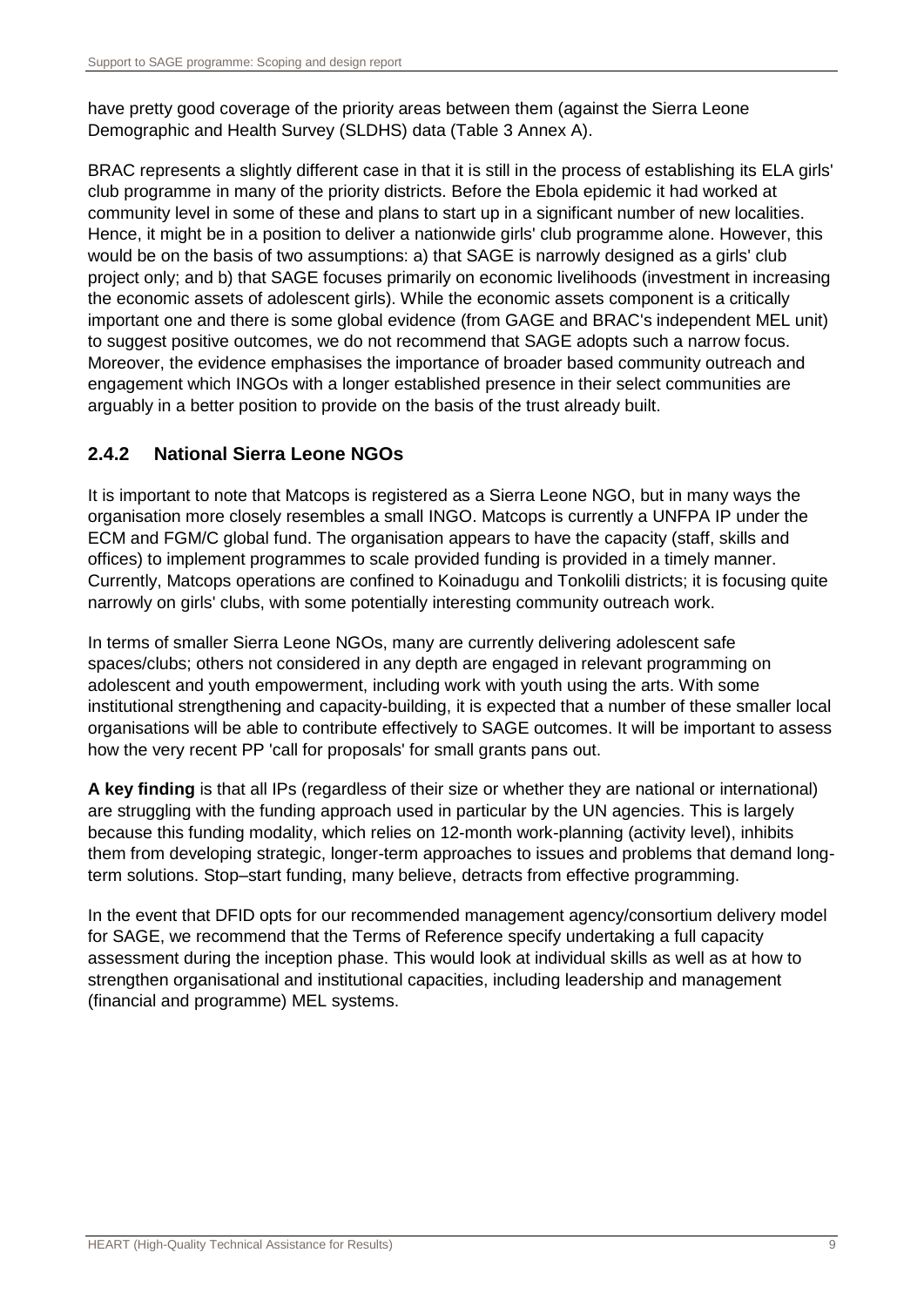# <span id="page-18-0"></span>**3 Effectiveness of interventions: positive outcomes for adolescent girls?**

# <span id="page-18-1"></span>**3.1 Evidence of effectiveness**

As assessment of the effectiveness (outcomes for adolescent girls) of interventions to promote AGEP, especially through the creation of safe spaces is challenging. As stressed above, there is a serious lack of evaluation evidence. This may in part be attributable to the fact that some organisations are implementing programmes on the basis of annual work-plans reporting against which is largely at activity rather than outcome level. In addition, much AGEP, particularly that using safe space approaches, is in a formative stage or being reintroduced following a necessary pause during the Ebola epoch.

## **3.1.1 Key findings: adolescent SRH**

Findings from our consultations and case studies concerning adolescent SHR (ASHR) outcomes suggest the following:

- The five case study programmes all have ASRH components built into their interventions with adolescent girls, but these are more prominent in some than others depending on the overall focus of the programme. The ASRH topics are primarily delivered as part of LST except in the case of Concern where the programme itself is centred on ASRH.
- The quality of the ASRH life skills that are being 'taught' is variable. These are of poorest quality in safe spaces/ clubs that are newly created and/ or employ newly selected mentors/facilitators who are younger and less experienced. The age and experience of safe space/girls' club mentors appears to be an important factor influencing the quality of ASRH inputs.
- The duration and quality of mentor/ facilitator training varies, with some interventions including a standard mentor induction programme of +/- five days' duration in addition to some refresher training. The mentors of some safe spaces/ clubs have participated in learning exchanges with sister clubs which they rate highly since this provides opportunities to share experiences and ideas. The intensive ASRH facilitator training delivered by Concern is comprehensive in that the facilitators participate in a ten-week training programme on ASRH topics themselves before training others.
- There is a need to achieve a good balance between investment in training of mentors/ facilitators and the imperative to reach large numbers of adolescent girls through safe spaces/ clubs at speed.
- The use of innovative means to convey ASRH messages to girls in clubs such as 'community theatre'/drama, singing and dancing are positive in terms of raising girl's confidence and selfesteem.
- Opportunities for girls to discuss ASRH issues in depth appear to be greater in safe spaces/ clubs and other venues where sessions are delivered to segmented age groups and inputs are intensified for older girls (i.e. girls aged 14-19). Of the case study programmes only Concern provides ASRH training to boys and girls and it is of interest to note that some participants hold the view that all sessions should be conducted with both sexes jointly so that boys understand the issues in full.
- Our case study programme implementers informed us that a major challenge they face concerns the lack of availability of services to meet newly generated demand, in particular for contraceptive commodities and STI/HIV treatment, counselling etc. Major supply challenges were widely reported to exist in government health facilities (hospitals and PHUs). As a result a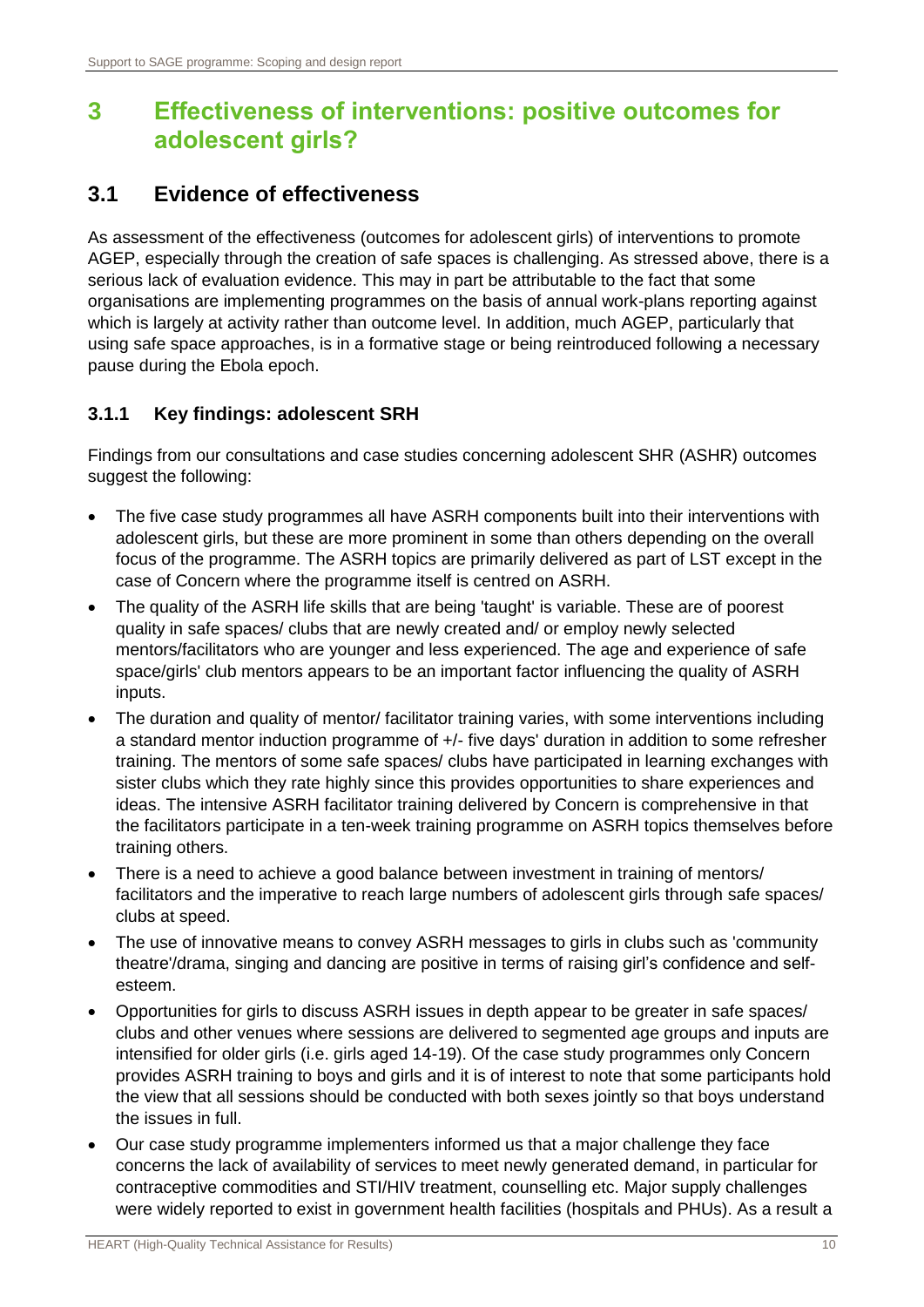number of safe space/ club providers are partnering with Marie Stopes or the Family Planning Association to ensure that adolescent girls have access to these commodities if they so choose.

- A good practice example is Concern's short term response to the chronic shortages of contraceptive supplies across Tonkolili which was to collaborate with Marie Stopes International to provide commodities through mobile outreach services to adolescent boys and girls in two communities where the LSF rollout was being conducted. This was complemented by a longer term strategy whereby Concern presented monitoring data to a DHMT meeting on the issue of stocks of STI drugs and contraceptive supplies at health facilities (Concern, 2017, p:3).
- District Health Management Team (DHMT) personnel in Port Loko confirmed the severe shortage of contraceptive commodities and other essential drugs which are in particular demand from adolescents. They also informed us that it is sometimes difficult for the "adolescent friendly" services to access what small supplies there may be because adolescents are not viewed as a priority.

#### **3.1.2 Key findings: GBV prevention and response**

Evidence from our discussions with institutional stakeholders at national, district, and community level suggests the following.

- The current emphasis of most organisations delivering adolescent girls programmes has shifted away from GBV/violence against women and girls (VAWG) prevention and response to ECM and preventing teenage pregnancy. However, most organisations are dealing with GBV as it arises in individual cases coming to the attention of its club mentors. This is most obvious with organisations such as **IRC,** where GBV prevention and response has been a major programme focus for many years.
- In individual cases of sexual violence, there appear to be systems in place for safe space/club mentors to make referrals to the Family Support Unit (FSU). In some cases, the FSU visit the clubs on a regular basis to discuss GBV. The FSU is also reported to have joined some community outreach sessions to review referral pathways for the survivors of sexual violence with communities. A greater number of challenges surround intimate partner violence (IPV) and wife-beating, to which (as evidenced in the 2013 SLDHS) adolescent girls, especially young wives, are particularly vulnerable. At present there is a tension between the law and practice. The Domestic Violence Act specifies that it is for the courts to decide which cases should go to alternative dispute resolution, but on the ground only extreme cases of violence (where there is bleeding, broken bones or wounding) are referred to the FSU, in addition to sexual violence cases, which are now said to be more routinely referred to the police.
- It will be important for SAGE to ensure that LST facilitators and safe space/club mentors are provided with information about the existing domestic violence and sexual offence laws and the rights these give young women and girls, as well as on the appropriate referral mechanisms and how best to support affected club members. A simple guide could be fairly readily developed under SAGE in partnership with an organisation such as IRC, which has particular expertise to share here.

#### **3.1.3 Key findings: education and schooling**

In terms of the effectiveness of safe spaces/clubs in encouraging girls into school, especially the transition of adolescent mothers back to school, information was obtained from our case study organisations, stakeholder consultations, and Salone Network members. The following **findings** have implications for SAGE design.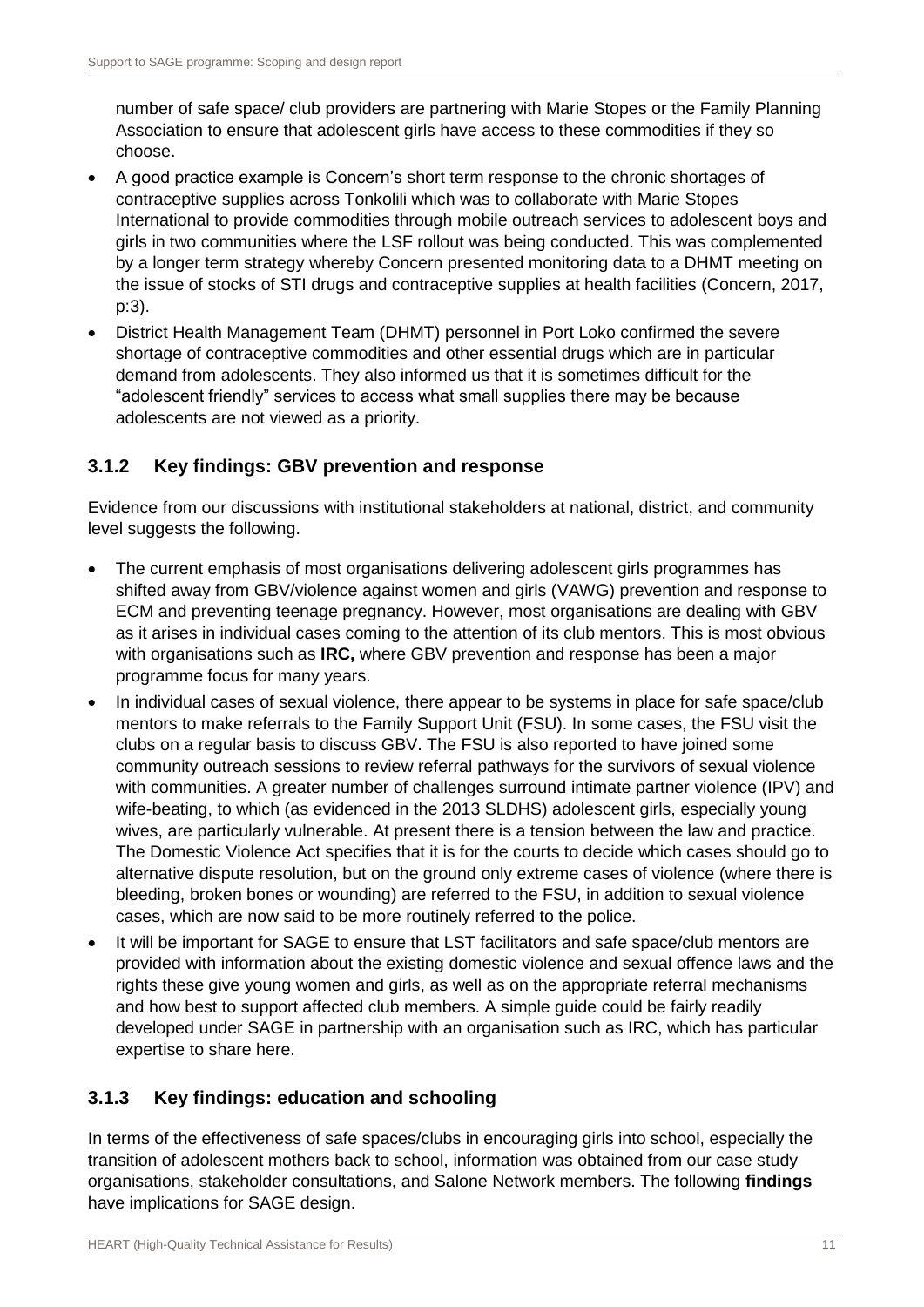- Given the poor quality of some LST provided in some girls' clubs, even if the intervention contributes to the improved school enrolment of girls, this does not necessarily mean that reenrolled girls will perform well when back at school. It is important therefore for SAGE to find some way of tracking the progress of club girls who transition back into school and those who enrol in school for the first time. Hence, the emphasis on using safe spaces/clubs as a vehicle to encourage girls into or back to school differs across providers, in part depending on their primary objectives (e.g., less emphasis is given to this in clubs established primarily to build economic assets or to improve SRH outcomes for adolescents).
- Currently some adolescent programmes include material or financial support to some school girls who are members of safe spaces/clubs with variations in the types and level of this support. A **programme policy decision** is needed on whether any form of material support should be provided to club girls who are school-goers, and, if so, who will benefit from it. The best ways to communicate the policy to minimise tension follow on from this. It could be argued that since girls' safe space/club members are in most cases selected on the basis of their vulnerability, the policy should provide some form of material support to *all* those who transition back to school, or to none. This decision needs to be made for the SAGE programme, having appraised the cost and budgetary implications of different options and their relative social costs and benefits. For example, some safe space/club implementers believe that this support provides a real instrumental incentive for girls participation in the clubs; others hold the view that participation should be driven by other motives, such as the desire to acquire new knowledge and skills and benefit from socialisation with peers.

#### **3.1.4 Access to economic assets, including vocational skills training**

Some **key findings** and implications for SAGE design are as follows.

- Several of our case study NGOs are implementing vocational skills training as a component of their girls' clubs and are encouraging small-scale savings and loans schemes among older adolescent girls. We noted, however, that virtually all the skills training is centred on traditional, gender-stereotyped skills such as tie dying, soap making, hairdressing, catering, and tailoring. Little thought appears to have been given to what modern, marketable skills out-of-school adolescent girls might need to enable them to earn sustainable incomes. In the main, skills development interventions provide an alternative to enrolment on a government accredited vocational skills training course.
- Some safe spaces/clubs are already implementing small-scale savings and loans schemes with their members (e.g. Save the Children). Others have relevant past programme experience of Village Loans and Savings Associations (VSLA) and support for small-scale, community enterprise (e.g. IRC working through its women's action groups). Yet others plan large-scale programming in this area, (e.g. BRAC ELA).
- Care will need to be taken under SAGE to ensure that the types of skills learnt on vocational training programmes match the income-generating expectations of the adolescent girls concerned. Otherwise many are likely to be disappointed. Some of Oxfam's project ideas bring an innovative new dynamic into the traditional skills training sphere and deserve further consideration once SAGE is up and running, as do examples trialled by Restless Development.

#### **3.1.5 Key findings: ECM and FGM/C**

Some **key findings** and implications for SAGE design are as follows.

 A number of our case study programmes and those of the Salone network members embed elements to address HTP (such as a child marriage and FGM/C) in their wider adolescent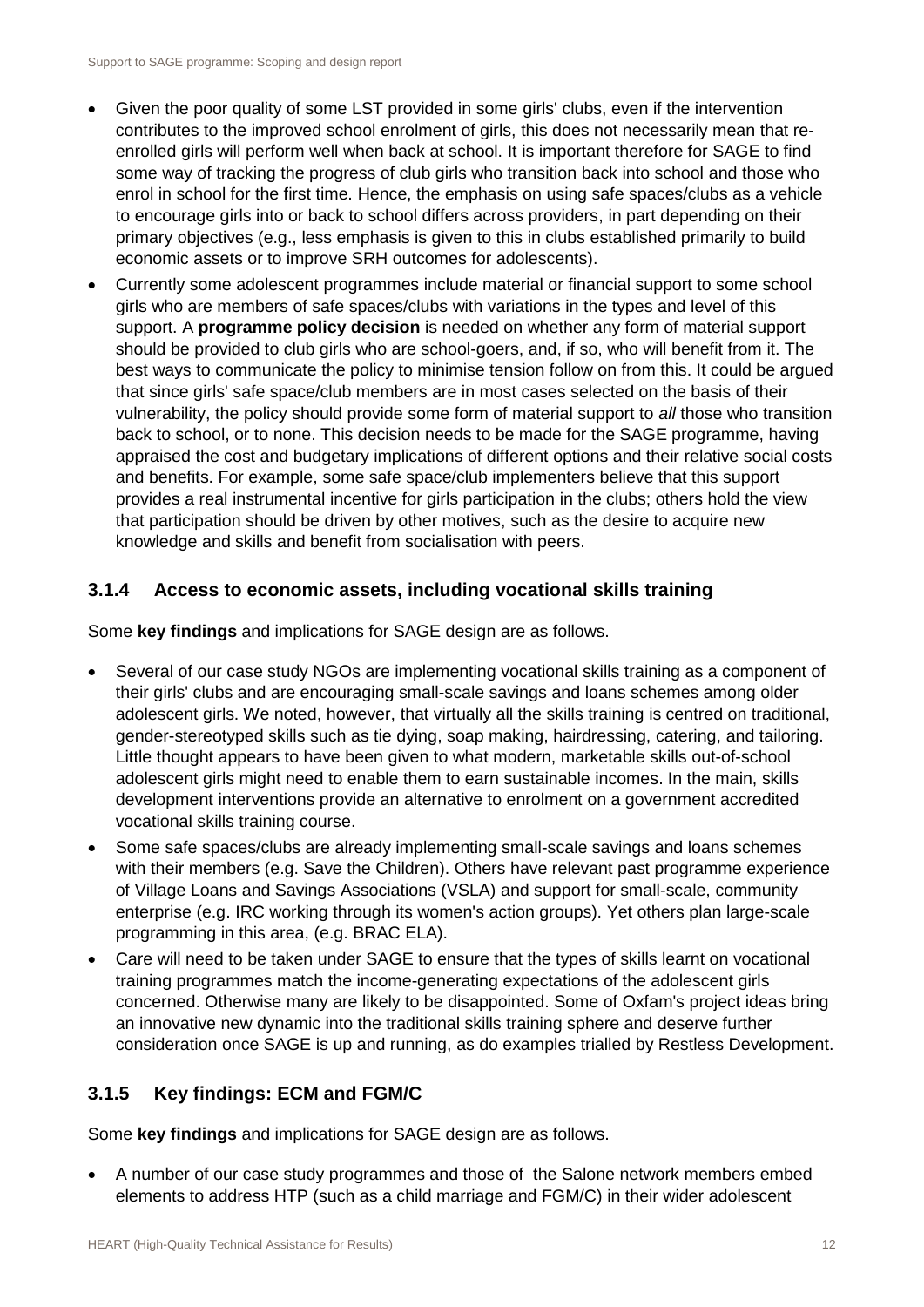empowerment programmes (in particular Concern Worldwide) and safe spaces/clubs (Matcops, IRC).

- It is important to note that, of the seven Sierra Leone NGOs and smaller Salone Network members delivering safe spaces, for which we have information, five explicitly state that they are working to reduce child marriage; two of these five (Child Welfare Society and Lift Sierra Leone) say they are also working to reduce FGM/C or to promote zero tolerance of FGM/C.
- Building on existing examples (and there are likely to be more from DFID's Global Fund programme), an inception phase task of SAGE should be to review these more comprehensively to identify entry points where traction could be achieved fairly easily. Integrating or embedding interventions to address FGM/C in particular into wider programmes has the benefit of allowing the complex interrelationships between different harmful practices themselves (such as child marriage and FGM/C) to be addressed. Closely-linked issues, such as adolescent pregnancy and violence against adolescent wives/partners, can then also be tackled holistically.

#### **3.1.6 Key findings: attitudinal, behavioural, and social norm change**

Some **key findings** are as follows.

- Many of the organisations we considered for this SAGE scoping and design are attempting to change established patterns of behaviour. Girls are being encouraged to avoid pregnancy and protect themselves from sexually-transmitted infections; to say no to early marriage or to FGM/C; and to choose to return to school or to embark on a vocational training course. Adolescent boys in Concern's life skills programme and associated structures (e.g. the youth committee) are changing their attitudes and behaviour with positive effect, as the data from its annual donor reports and our observations from the field mission indicate. This also holds true for the boys in the clubs delivered by Fine Salone, although no evaluation data is available.
- While the emphasis on the prevention of GBV, child marriage, and FGM/C is rightly placed, we noted some challenges with use of this concept in relation to teenage pregnancy. We were concerned to see negative messaging at play in some girls' clubs in that, for example, adolescent mothers were singled out as 'bad examples' of behaviour that should not be repeated or emulated. Such stigmatisation clearly does not help raise the self-esteem of the individuals concerned, which is badly needed given the negative attitudes some of these girls and young women encounter in wider society and at school. More emphasis could be given to the concept of the 'right to choose' (for example, in relation to contraception), which is more empowering in this context than that of 'prevention'.
- More broadly, some IPs (especially IRC, Concern, and Fine Salone) are working consistently with men and boys in the wider community to change attitudes and behaviour. Save the Children has just completed a baseline survey for its new programme of safe spaces targeting only 'married' adolescents in Pujehun (defined loosely to include intimate relationships), looking in particular at social norms and behaviour. Once out, the results of this survey will serve as a useful resource to inform wider programming around adolescent empowerment and safe spaces/clubs.

#### **Implications for SAGE**

 We noted that both the messages delivered to adolescents in safe space/clubs and the confidence and assertiveness of their members is influenced by the approach of their facilitators and mentors. Behind them, no doubt, is the approach of the NGO that trains and 'employs' them. This underlines the importance of selecting the right IPs and facilitators or mentors and 'getting mentor training right' to ensure the most positive SAGE outcomes.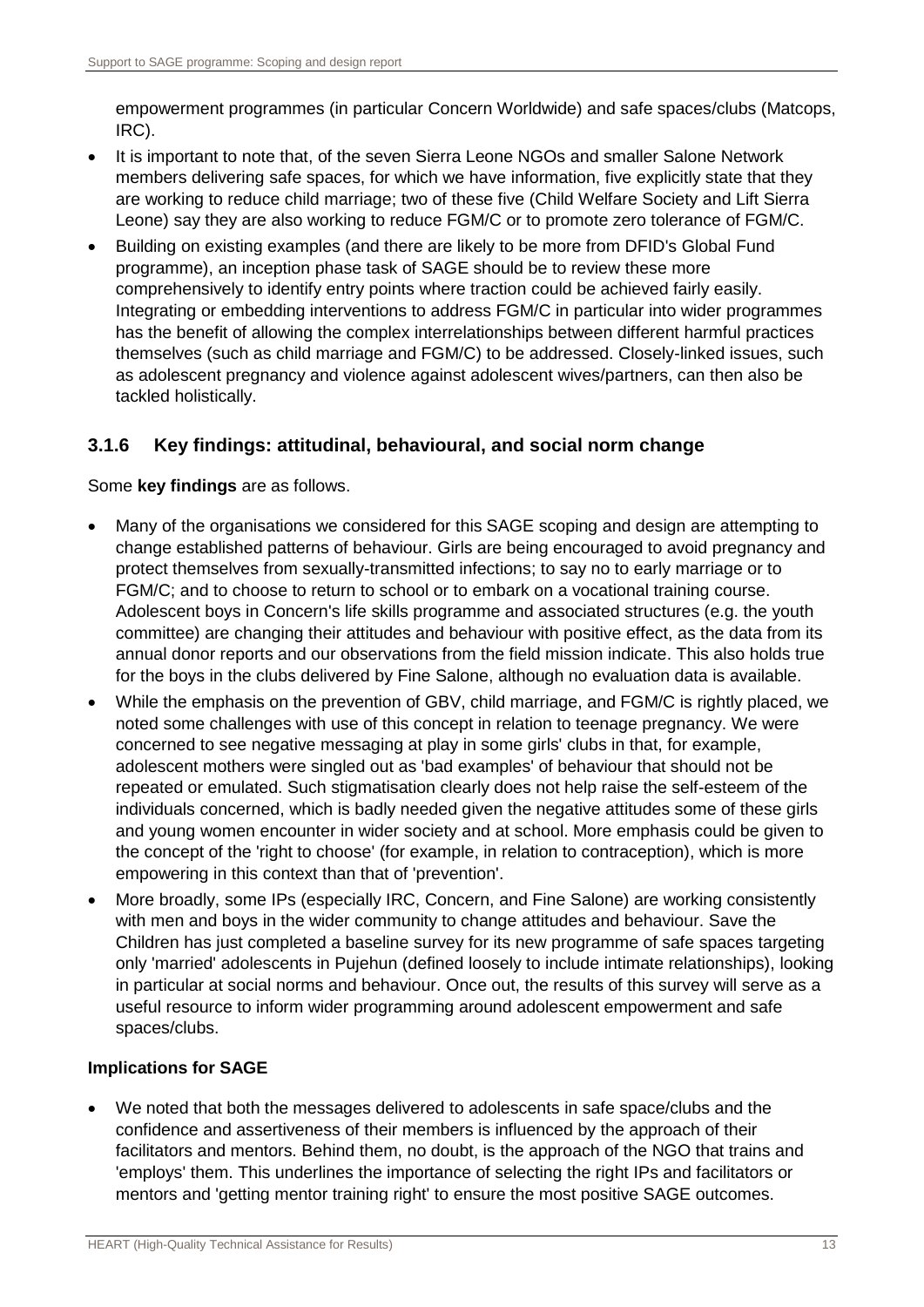We found little evidence that gender transformational, social norms change approaches are being systematically employed in interventions to change attitudes and behaviour. This is a gap that warrants further consideration for potential integration into SAGE. So, too, does the importance not simply of promoting male engagement but of assessing different 'men and masculinities' approaches for possible integration. These are possible SAGE inception phase tasks.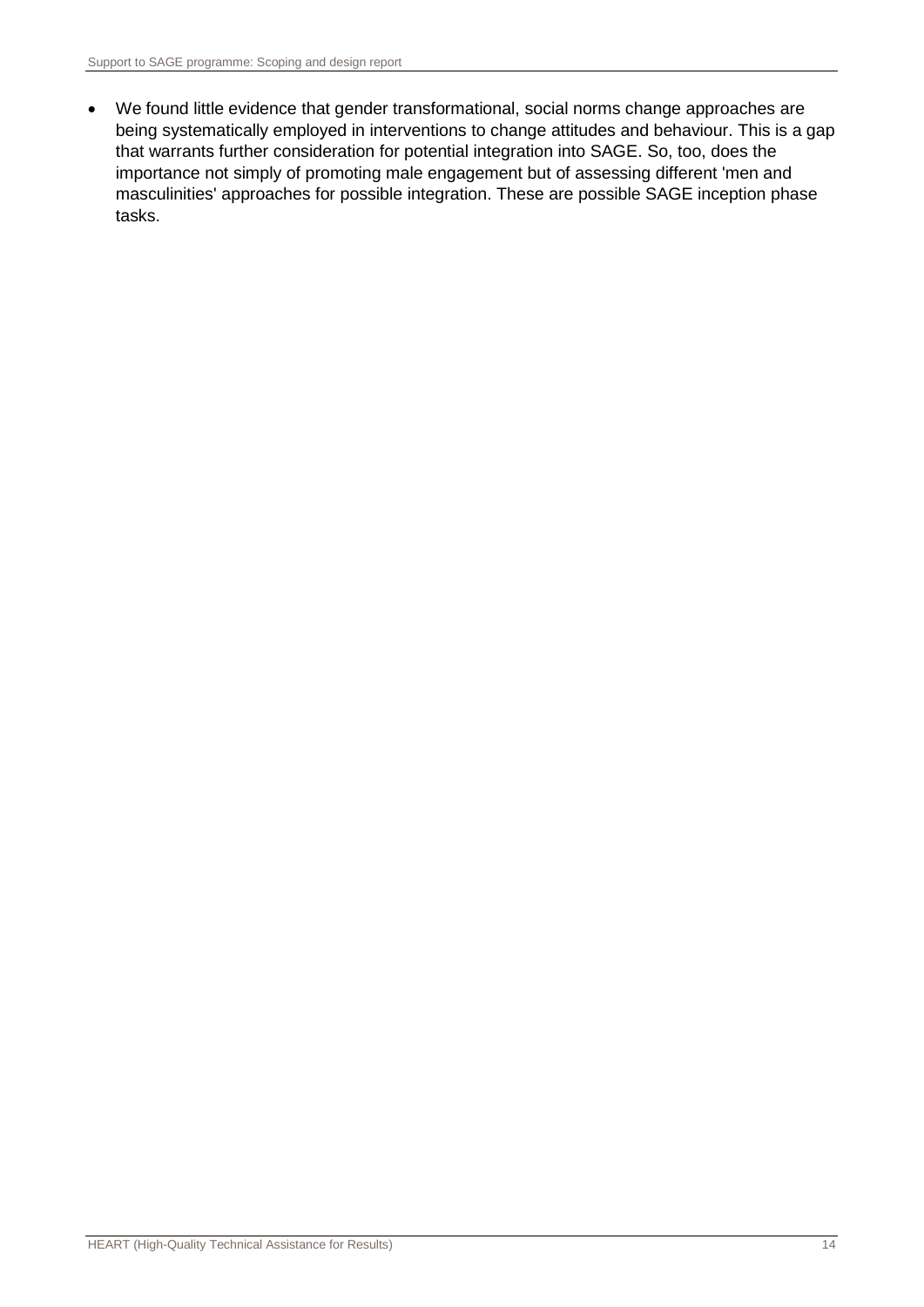# <span id="page-23-0"></span>**4 Shaping SAGE**

# <span id="page-23-1"></span>**4.1 Gaps in current programming and SAGE**

This scoping and design process has suggested complementarities between SAGE (the main purpose of which is *to support the social and economic empowerment of vulnerable adolescent girls in Sierra Leone*) and current adolescent girls' empowerment programming.

We have also identified a number of gaps, as follows.

- The Salone Network draft standards on the design and operation of safe spaces<sup>8</sup>, which are under development with Population Council support and TA, emphasise the importance of **community engagement** at the start of safe space programme implementation when identifying potential locations and members. However, our findings suggest that the emphasis on community engagement needs to be present at the outset and sustained throughout safe space/adolescent club implementation. This approach is endorsed by the global and country specific evidence presented above. It implies more than periodically convening 'parents' or care-givers of adolescent safe space/club members. Rather, it calls for an integrated approach whereby community members (particularly men and boys) and traditional, religious, and other community-based opinion leaders, potential champions, or 'trend setters' participate in tailored outreach sessions and facilitated community conversations around key issues such as teenage pregnancy, child marriage, and FGM/C. Such an approach is being used, for example, by Concern and IRC, and could be extended under SAGE.
- A second gap is the absence of **behaviour change communications campaigning** to shift social norms and behaviour impeding gender equality and respect for adolescent girls' rights. An isolated and concrete example is Concern's embryonic 'Pledge for Equality Campaign' in Tonkolili communities, an idea emanating from the communities themselves. Each has an Equality Committee, with members identified by the community, providing a link to the campaign. The idea behind it is very simple: a large board is nailed to a wall, and individuals voluntarily put paint on their hands and make an imprint on the board whilst making an open pledge for equality in the way women/ girls, men/ boys treat each other. Concern has such a board on its office premises, and we saw a similar one in the Makelleh community when we visited. Due to its formative nature, it is not yet possible to evidence any impact on communities, but the community we visited was enthusiastic about this initiative. However, global DFID guidance on shifting social norms emphasises that public pledges can play an important part in efforts to change negative social norms since they "directly address individual beliefs about what is typical and appropriate behaviour within a group" (Alexander-Scott, 2016:24). Moreover, it suggests that coordinated pledges are effective as they encourage groups to make a collective pledge to change. SAGE might consider investment in this initiative with a view to broadening and upscaling it. This would certainly be a cost-efficient way of piloting a small-scale, bottom-up behaviour change campaigning intervention. However, this would be different from the above mentioned V4C intervention in Nigeria, for example, which hinged on the expertise and input of an expert social marketing entity.
- Most interventions of the programmes we have considered are focused at the community level, which is important, because this is where adolescent girls are located and face daily barriers to achieving their full potential. However, the wider legal and policy environment exerts a powerful, albeit sometimes more remote and less tangible influence on them. We did not find examples of adolescent girls' programmes that are seriously investing in **influencing** work to

<sup>-</sup><sup>8</sup> The Draft Standards cover all aspects of a safe space intervention, including community selection and entry; meeting spaces; selection, remuneration and induction of mentors; age segmentation of participants; regularity of sessions; attendance; curriculum; and management and supervision.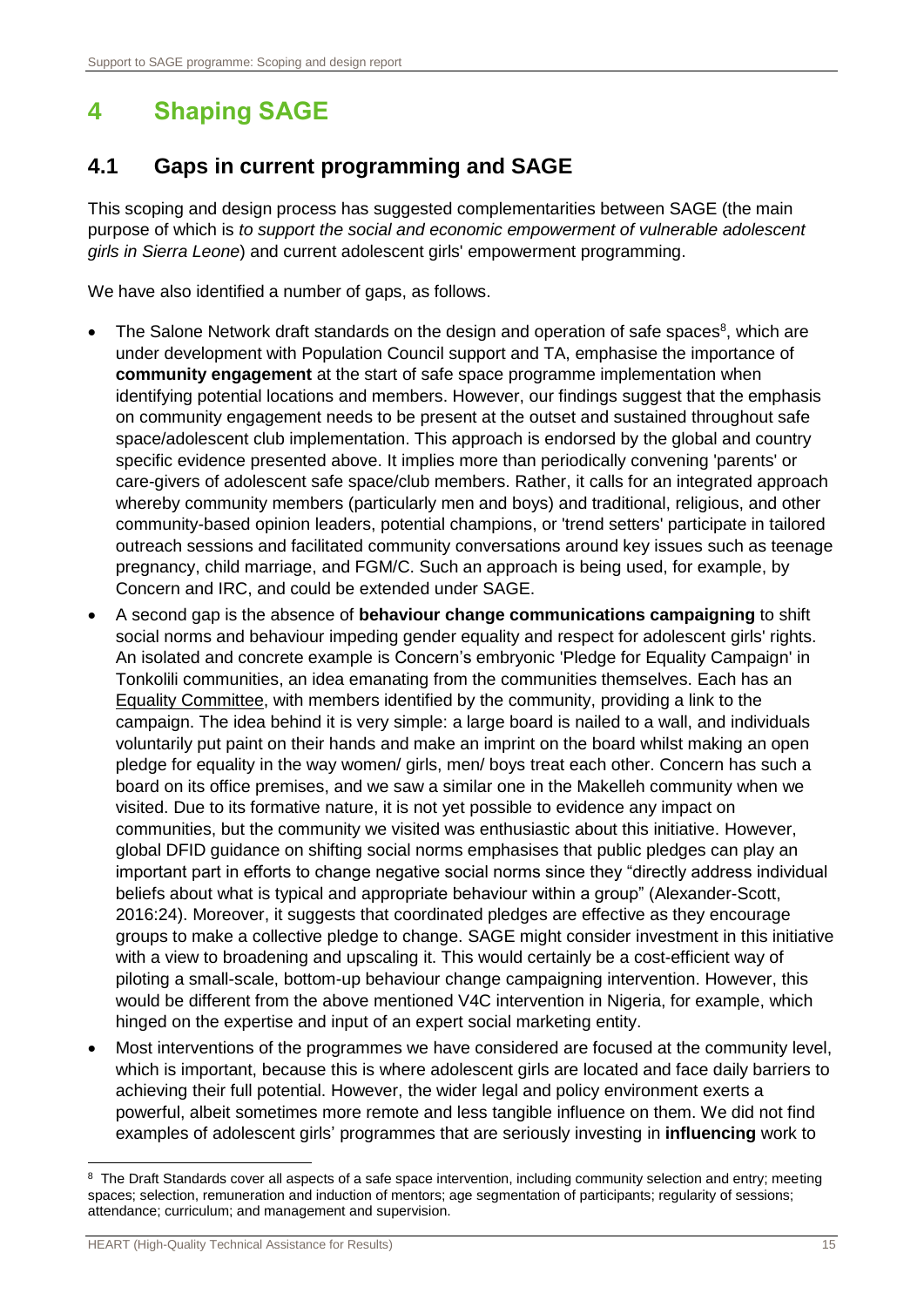change national law and policy. PP cites one of its three core areas of work as being 'insights and influencing'. It produces research reports summarising the stories and experiences of disadvantaged girls and uses these to advocate for girls rights at the local, national and global levels. <sup>9</sup> The IRC 'Raising Voices: Promoting Solidarity and Leadership for Women and Girls in Sierra Leone"' project in collaboration with the 50/50 Group aims to empower adolescent girls through community based advocacy training to pursue their potential, free from violence and inequality. In addition, the newly-established 'Community of Practice to Prevent VAWG' is an alliance of committed partners collectively advocating with Government and key decision makers to create positive change for women and girls. It also aims to provide information and evidence for high level advocacy inputs into the Parliamentary Action Committee on ending VAWG, launched in August 2016.<sup>10</sup> Bringing these initiatives together with a clear focus is something to be considered under SAGE and could draw on the successful experience of DFIDs V4C programme in Nigeria. This combined influencing activities aimed at policy and legal reform alongside wider social norm change. The focus was on enactment of legislation outlawing traditional harmful practices (THP), including FGM/C and wife beating; and Gender and Equal Opportunities (Alexander-Scott, 2016:26).

 The Life Skills Manuals do not have specific modules on child marriage, FGM/C, or the three Gender Acts.<sup>11</sup> Bearing in mind political sensitivities, this is a gap SAGE might help to fill once the GOSL strategy paper on the Reduction of Teenage Pregnancy and Child Marriage has been signed off (GOSL, 2017).<sup>12</sup> In the meantime, LST facilitators and safe space/club mentors should be encouraged to incorporate these topics into their curricula using materials already developed by organisations such as IRC.

In addition to the above, we recommend some improvements to current delivery of the safe space model below.

# <span id="page-24-0"></span>**4.2 Strengthening and enlarging the safe spaces model**

The Terms of Reference for this scoping and design allow the consultants to consider possible alternatives to the safe space approach. However, rather than suggest such an alternative, we believe the available evidence points to a model for SAGE that includes the following elements, which are broader than a focus on safe spaces/clubs:

- a) **strengthening national-level capacities** (governmental and non-governmental) to lead coordinate and oversee adolescent girls' empowerment programming in Sierra Leone. Here, we recommend that SAGE partners first and foremost with the TP secretariat (which is made up of a number of relevant line ministries) and, second, with the Salone Network, given its rich membership base and coordination potential;
- b) **investing further in the creation and quality functioning of safe spaces/adolescent clubs** (possibly by building up from the base of existing or planned interventions) with a view over the life of SAGE to upscaling and/or replicating those which are identified through robust MEL as yielding the most positive outcomes for adolescent girls; and

-

<sup>&</sup>lt;sup>9</sup> See<https://www.purposefulproductions.org/insights-influencing> [accessed March 2018].

<sup>&</sup>lt;sup>10</sup> The COP comprises IRC and other members of the Irish Consortium on GBV in Sierra Leone, the 50/50 Group and the Rainbo Initiative. It describes itself as "an alliance of committed partners collectively advocating to the Government of Sierra Leone and key decision-makers on creating positive change for women and girls in Sierra Leone, and providing information and evidence for high level advocacy inputs into the Parliamentary action committee on ending Violence Against Children and Women launched in August 2016". (Terms of Reference, 5 August 2017).

<sup>&</sup>lt;sup>11</sup> The Registration of Customary Marriage and Divorce Act 2009, the Devolution of Estates Act 2007, and the Domestic Violence Act 2007.

 $12$  Following reviews in 2017of conflicting child marriage provisions in the law, a National Strategy for the Reduction of Teenage Pregnancy and Child Marriage has been developed and is awaiting signature by the President.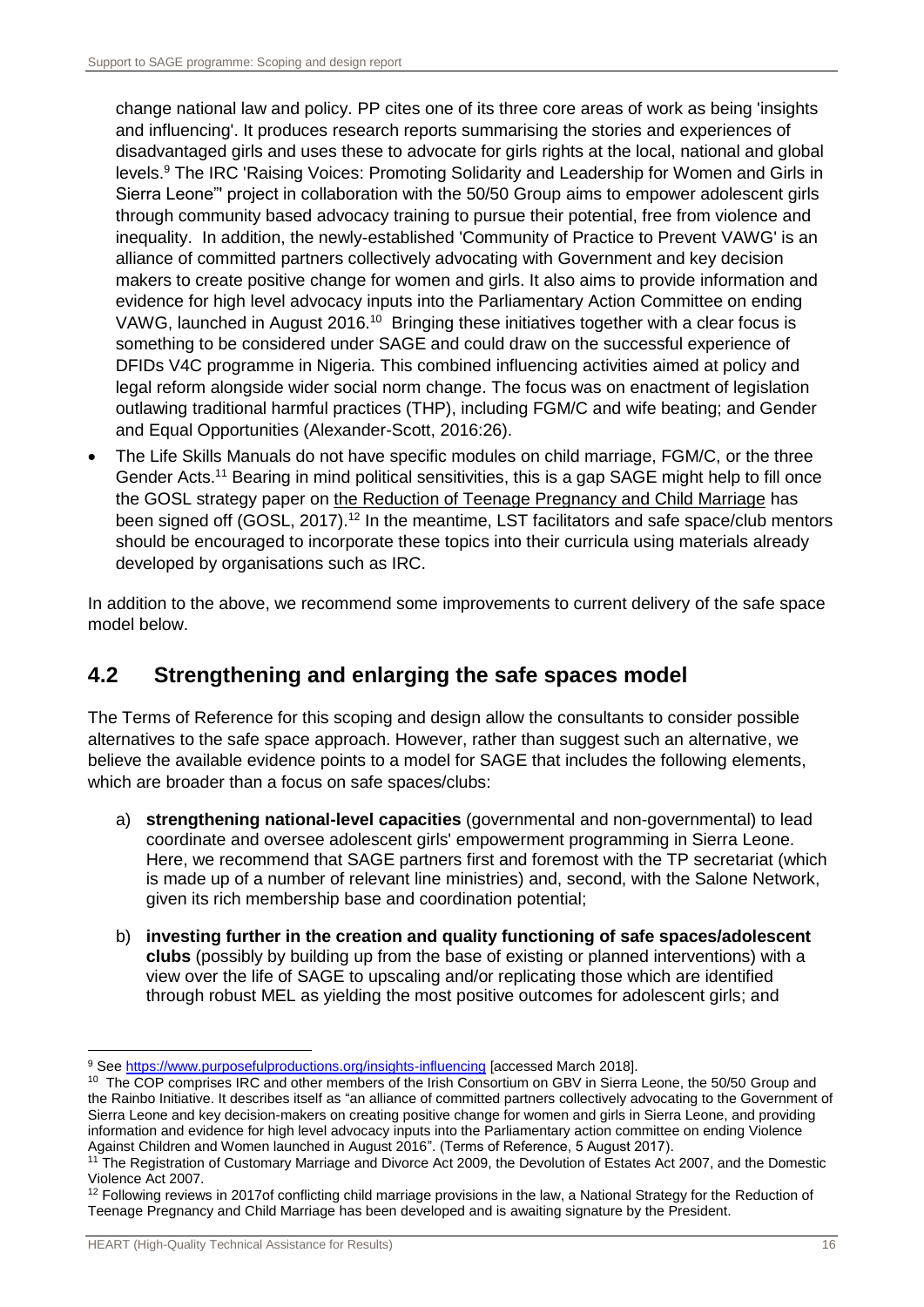c) **broadening out the safe space/girls' club model to integrate additional components:**  first, incorporating systematic approaches to community engagement into the basic programme model. This implies an early (inception phase) review of different approaches to community engagement and effectiveness in terms of their potential to change negative social norms and behaviour. The review would draw, not only on evidence from other countries, but also on the experience of the relatively small number of NGOs in Sierra Leone working intensively with specific communities from a long established base of trust. Second, we recommend that SAGE invests in the community-based Concern Pledge for Equality Campaign as a community driven behaviour change communication intervention. The rationale for this is that evidence from other countries<sup>13</sup> demonstrates that combining peer-to-peer activities with a community based, behaviour change communications intervention is more effective in developing gender equitable ideas among adolescents than the former delivered in isolation (Alexander-Scott, 2016:28-29). This does not necessarily mean that SAGE should not also consider the relative costs and benefits of a larger scale investment in a national level behaviour change communications/ social norms marketing campaign such as the "colour purple" campaign under V4C in Nigeria.<sup>14</sup> Third, a policy influencing component should be integrated into SAGE starting once again at the community level and drawing on IRC expertise and experience.

## <span id="page-25-0"></span>**4.3 Specific programme content recommendations**

The scoping and design process we have undertaken suggests that SAGE will provide continuity in adolescent girls' empowerment programming. However, rather than seeking to create a totally new programme, SAGE should rather build on and in some cases broaden existing programmes and structures, introducing additional or new programme approaches and interventions where there are gaps either in geographical coverage or approach.

#### **4.3.1 Safe spaces/clubs**

**Target districts**: in terms of geographical locations, **Koinadugu** (North) and **Pujehun** (South) feature prominently as disadvantaged districts in the SLDHS 2013. **Moyamba** (South) has also been identified by the Population Council Girls' Roster tool as a key district. In addition, the South and Eastern regions display high rates of teenage pregnancy and early motherhood. The map in Table 1 at Annex A also highlights the fact that there are few, if any, safe spaces/clubs in **Bonthe** (South), **Kenema** (East), **Karene** (North West), **Falaba** (North West), and **Western Urban** districts. It is therefore recommended that SAGE consider these nine districts as options for the implementation of new interventions.

**Target group:** Although it is not yet clear what direction the DFID GATE programme will move in, it seems sensible for SAGE to focus on safe spaces/clubs for out-of-school girls. Identification of the most vulnerable girls in different communities is possible using the Population Council Girls' Roster tool or by relying on SLDHS 2013 data. All the safe spaces and wider programmes we looked at in depth which had used the Girls Roster tool appeared to have selected the most vulnerable girls in terms of fragmented family structures, early marriage, and the effects of the Ebola epidemic.

<sup>-</sup><sup>13</sup> Program H and Program M have been positively evaluated in Brazil, Jamaica, Mexico and Nicaragua for their ability to change attitudes and behaviour among youth. Results of a small quasi-experimental study of different combinations of Program H in three low-income communities in Brazil found that: a) at the intervention sites a significantly larger proportion of respondents support gender equitable ideas at six months and one year post intervention, compared to the control group; and b) the change was often greater for those exposed to the combination of group education activities and the community-based behaviour change communications/ social marketing campaign.

<sup>14</sup> The concepts of community based "behaviour change campaign" and "social marketing campaign" tend to be used synonymously.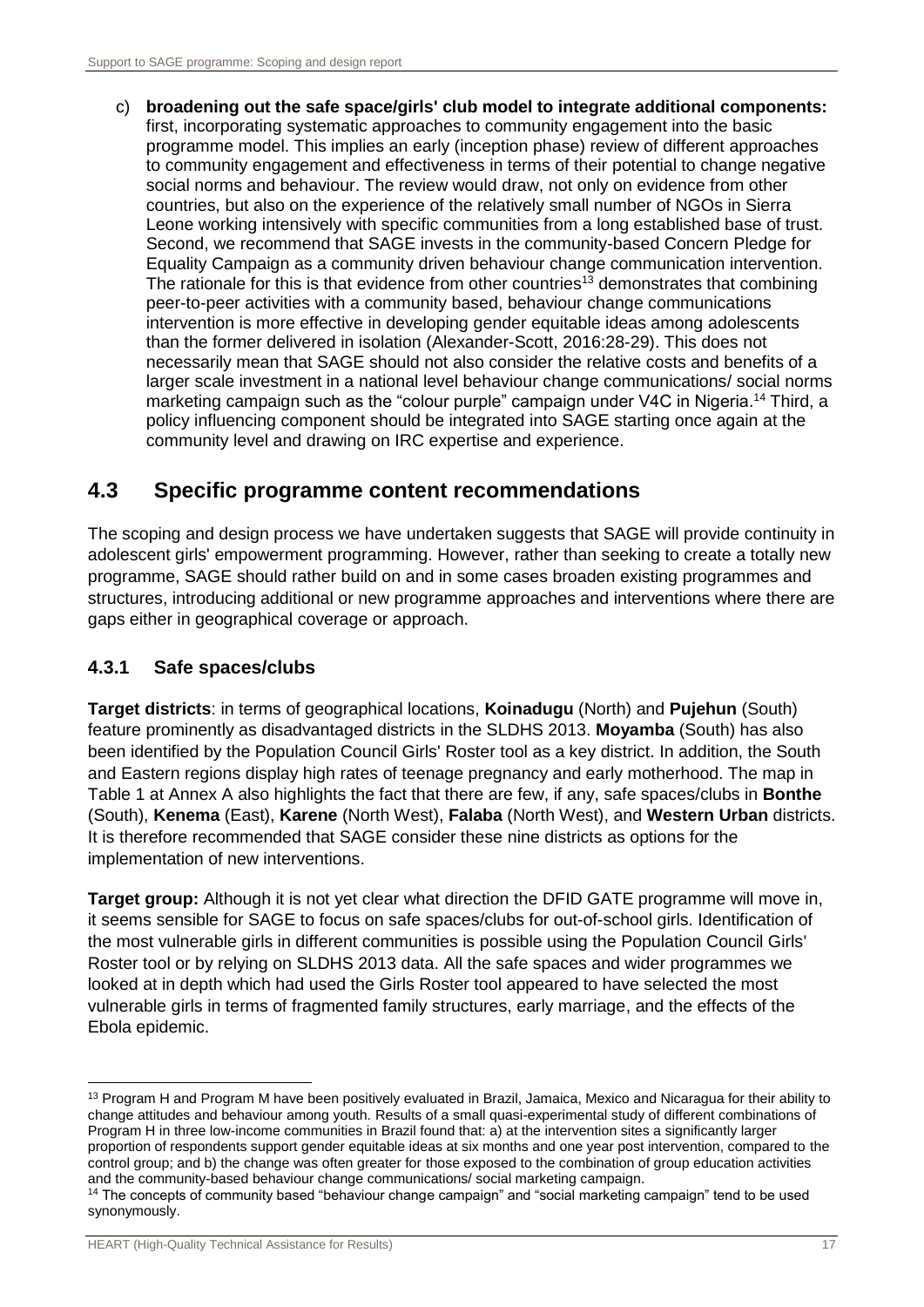**Age segmentation and mentors:** best practice requires that the spaces be age segmented, preferably into two groups (aged 9–13 and 14–19). There needs to be a mentor for each group, and we recommend the mentor should be at least 19 years old, since younger mentors appear to lack the necessary maturity and experience to perform their roles effectively and we doubt that this can be significantly tackled through any amount of training. We also recommend that the mentors receive a monthly stipend of a set amount and that all organisations delivering safe space interventions agree and then adhere to this sum. Ongoing training, supervision (performance management) and feedback, increased opportunities for learning and experience, and exchange with others is essential to ensure improved delivery of LST by young mentors, peer educators, and facilitators of adolescent clubs. The more experienced organisations implementing this could be encouraged to share their learning, skills, and experience with smaller, less experienced organisations (and *vice versa*). This might be accomplished through the creation of a learning forum, for example.

#### **4.3.2 Programme interventions**

In addition, to the recommendations we have made in terms of broadening out the scope of SAGE so that it is not limited to safe spaces alone, our findings suggest the following:

**(i) Training components for safe spaces/clubs**: the SAGE supported safe spaces should ideally include LST (including age appropriate ASRH), basic literacy and numeracy, financial literacy, information on the Gender Acts, HTPs, and the complex social norms underpinning them, and advocacy components. Depending on the target group, additional topics could be included from the IP's own resource materials. The existing TP secretariat national curriculum and Life Skills Manuals are a valuable resource and could be the starting point for developing new streamlined training materials for SAGE safe spaces. A decision is needed about whether to make these materials available in audio format in local languages. The programmes that have included information about the Gender Acts (IRC, Matcops) and advocacy appear to produce more rounded and assertive adolescent girls. Also, the Concern ASRH programme shows that, when topics and programmes are taught in a holistic manner, underlying social norms can be gradually addressed.

**(ii) Time for games/sports and socialising**: the above-mentioned systematic review by GAGE found that successful programmes allowed sufficient time for girls in safe spaces/clubs to relax and socialise in addition to providing structured learning. Games and sports also made the programmes more interesting and improved attendance rates (Marcus *et al*., 2017a:3). The BRAC spaces include this component, which is appreciated by the members.

**(iii) Economic empowerment/skills training**: GAGE found that programmes encouraging economic activity are most effective with older adolescents, although savings programmes are appreciated across a wider age range (Marcus *et al*., 2017a:2). Skills training could be targeted at girls who cannot go back to school and should be wider, more imaginative and better orientated to local markets than the traditional, gender-stereotyped training currently provided. Oxfam and Restless Development's innovative ideas on skills and new business ideas could be considered. Oxfam has several schemes (i) providing their women beneficiaries with solar powered motorised tricycles for use as mobile catering shops; (ii) setting up a commercial motorbike company with all female riders; and (iii) buy charcoal wonder stoves for women to use for catering. RD is running a "'launchpad champion"' project at community level whereby the adolescent girls sell sanitary pads at cheap prices for minimal profit.

**(iv) Inclusion of interventions targeting boys and men**: it is important that SAGE also includes activities for boys. The Restless Development review strongly recommended that boys should also have the opportunity to benefit from SRH services (Restless Development, 2017:6). FINE Sierra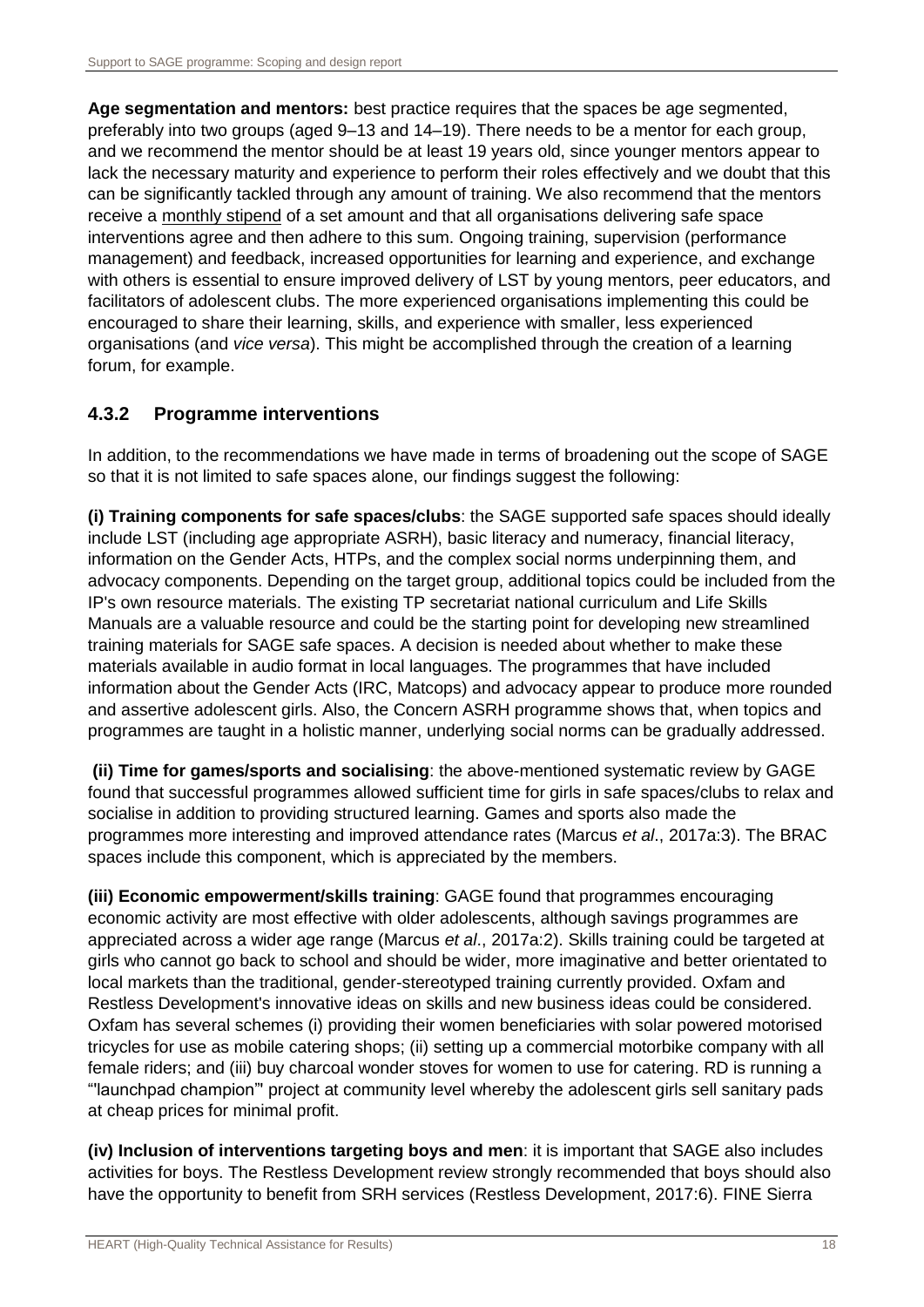Leone's approach demonstrates how boys can help to create a safer environment for girls. Further, regular meetings for parents/guardians, community stakeholders, and the husbands or partners of school girls are equally necessary as suggested by the GAGE review. This is particularly important in changing perceptions of clubs as places for girls to gossip or as a threat to local cultures and traditions to being seen as valuable places for learning new skills and knowledge (Marcus *et al.*, 2017a:2). This positive perception was also observed in the Concern ASRH programme and mentioned at the IRC meeting at Largo.

**(iv) Strengthening the Salone Adolescent Girls Network**: our findings suggest that a civil society coordinating body or another support structure is needed to help provide consistent, coherent, and effective support for adolescent girls in Sierra Leone. The Salone Network, although its secretariat is presently understaffed and under-resourced, does have the potential to take up such a role with some investment to build its capacities. As stated by the network members during the round table conversation, it could provide coordination and information-sharing, capacity development for smaller member organisations (through linking into more established member organisations), and standard setting and guidance in terms of the evidence-based requirements of quality interventions (including, but not necessarily limited to, safe spaces). There is already a draft Safe Space standards document that could be developed and refined into a policy document.

The outcome would be more open, consistent, quality programming for adolescent girls. SAGE would be required to provide funding to support a small, but effective adolescent girl-led Salone Network Secretariat with a budget to cover its running costs as well as the costs of convening learning fora and exchanges, etc. The Salone Steering Committee membership would need to be revised so that regional representation is included; the inclusion of international development partners/funding agencies should be reviewed to allow for an appropriate balance between autonomy and national ownership on the one hand, and TA and other support on the other.

**(vi) Greater use of social media**: although not mentioned by stakeholders as an important and popular tool in adolescent empowerment programming, **Restless Development** is pioneering some interesting work on this front under its Strengthening Accountability and Building Inclusion (SABI) project to monitor service delivery within priority sectors in communities. **Concern** also advertises its own use of social media and requests others to link in. Given the high usage rates of mobile phone technology in Sierra Leone, the use of social media warrants more attention under SAGE in terms of a medium for peer to peer interaction (e.g. formation of whats app groups for those who have mobile phones) and behaviour change communications and campaigning. Such interventions will need to be carefully assessed during the inception phase.

**(vii) More robust MEL**: evidence from other programmes, especially the V4C programme in Nigeria, suggests that any attempt to change social norms and behaviour requires adaptive programming, including flexible and robust systems to capture learning, use evidence to influence the programme direction and influence policy makers and decision makers. What shape or form such MEL systems might take in Sierra Leone is a bigger question. Restless Development, for example suggests an enhanced role for local academic institutions in contrast to BRAC which has its own 'independent monitoring and evaluation (M&E) arm'. IP perceptions about how best to capture evidence differ. Some believe that qualitative 'story telling' has more to offer than randomised control trials. Different approaches and methodologies have different contributions to make, but these are limited when they are organisation/intervention specific. A key future role for a more capacitated Salone Network may well lie in coordinating sector wide approaches to capture learning from different types of intervention and intervention packages and provide credible quality control.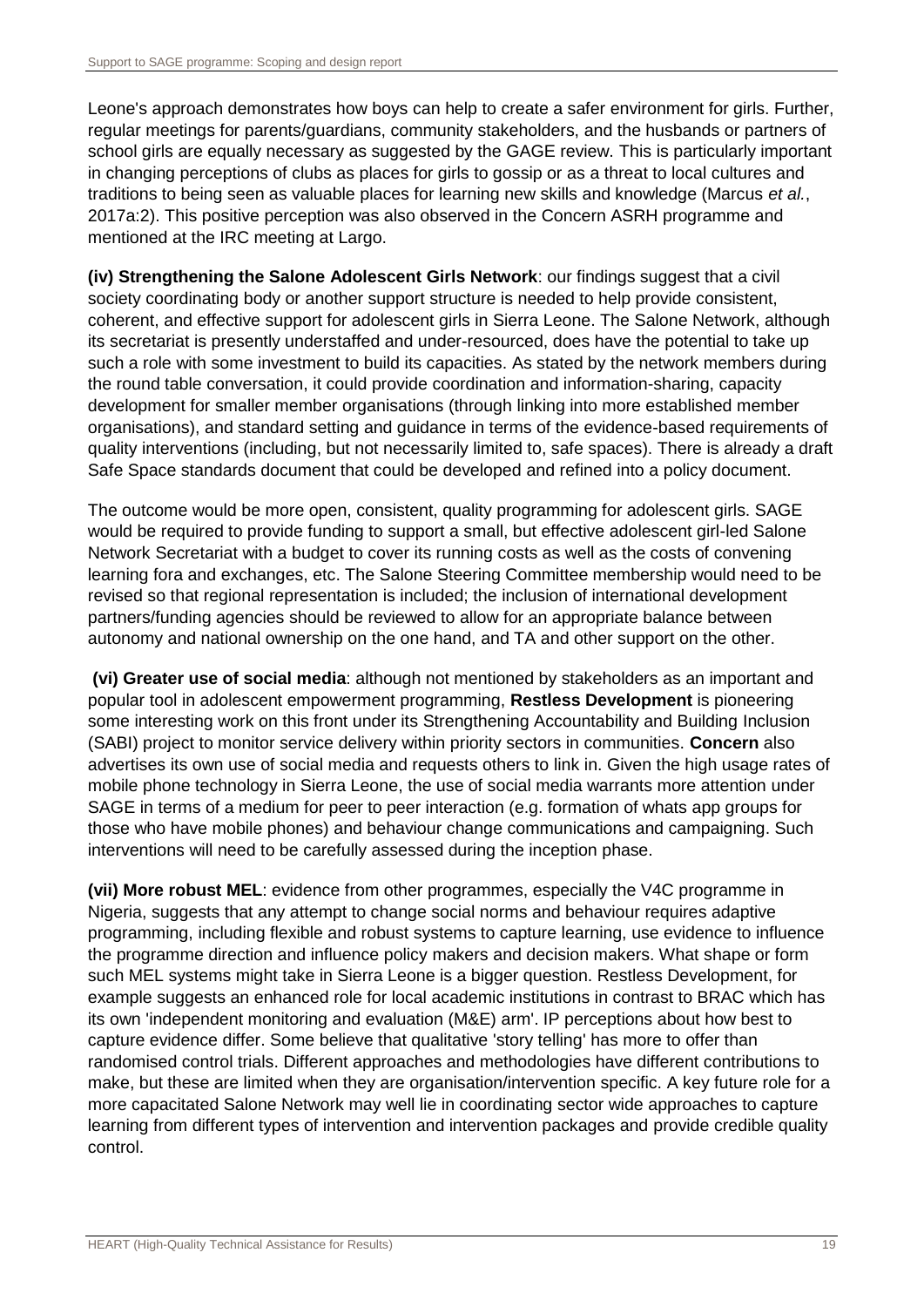# <span id="page-28-0"></span>**4.4 Recommended delivery mechanisms and delivery models**

## **4.4.1 SAGE delivery mechanisms**

From the analysis presented above, it is clear that it would be difficult (if not impossible) for one organisation single-handedly to deliver SAGE. This is especially so if the programme is to include investment in the quality and perhaps quantity of safe spaces/clubs, in addition to behaviour change communications and national level influencing work.

A multi-faceted AGEP could, in theory, be delivered through a Memorandum of Understanding with a UN agency. However, it would still need a range of different IPs if the rich diversity in approach that is already evident is to be captured and put to good use. A number of DFID-managed accountable grants with larger (mostly international) NGOs is a real option. However, this would require additional DFID personnel to manage effectively, which seems improbable given tight DFID administration budgets. . Moreover, the creation of a Grants Fund under a management agency/consortium has the potential to broaden the scope of partners able to contribute to different components of SAGE by including smaller, more local organisations, especially if this has a twotiered structure (i.e. small and larger grants).

## **4.4.2 SAGE delivery models: some options**

Bearing in mind the above and the findings of this scoping and design exercise, we have considered four options or models whereby the SAGE programme could be delivered. These are as follows: (1) DFID management; (2) contracting out to a managing agent/consortium; (3) a memorandum of understanding with UNFPA and/or UNICEEF; or (4) a hybrid model combining elements of (1) and (3).

**Option (2)** is preferred. Overall, it is judged this will meet SAGE needs and deliver the requisite combination of strong programme management; the ability to manage a relatively complex programme with multiple partners of different capacities using different approaches; the flexibility to deploy technical expertise, additional programme staff and resources as needed; and greater value for money overall, given performance-based contracting and the ability to rely on short-term experts.

The rationale is also influenced by our view that delivery of an integrated programme would be enhanced if the two SAGE components are treated as interrelated and complimentary. In programme terms, this makes sense, as it is difficult to separate out or isolate HTP (such as child marriage and FGM/C) either from each other or from broader issues affecting the wellbeing of adolescent girls in Sierra Leone, especially their SRH and formal schooling, which are impacted by early marriage and pregnancy. Indeed, the evidence we have gathered suggests that some organisations are already addressing these issues through LST discussions and related community outreach work. From the perspective of delivery, therefore, an integrated and holistic model drawing together the two SAGE components and positively exploiting natural synergies appears to have most to offer.

# <span id="page-28-1"></span>**4.5 SAGE Theory of Change**

The Preliminary theory of change (TOC) for the SAGE programme is presented in both narrative and diagrammatic form below. We recommend that a SAGE inception phase activity is to refine and develop this together with IPs.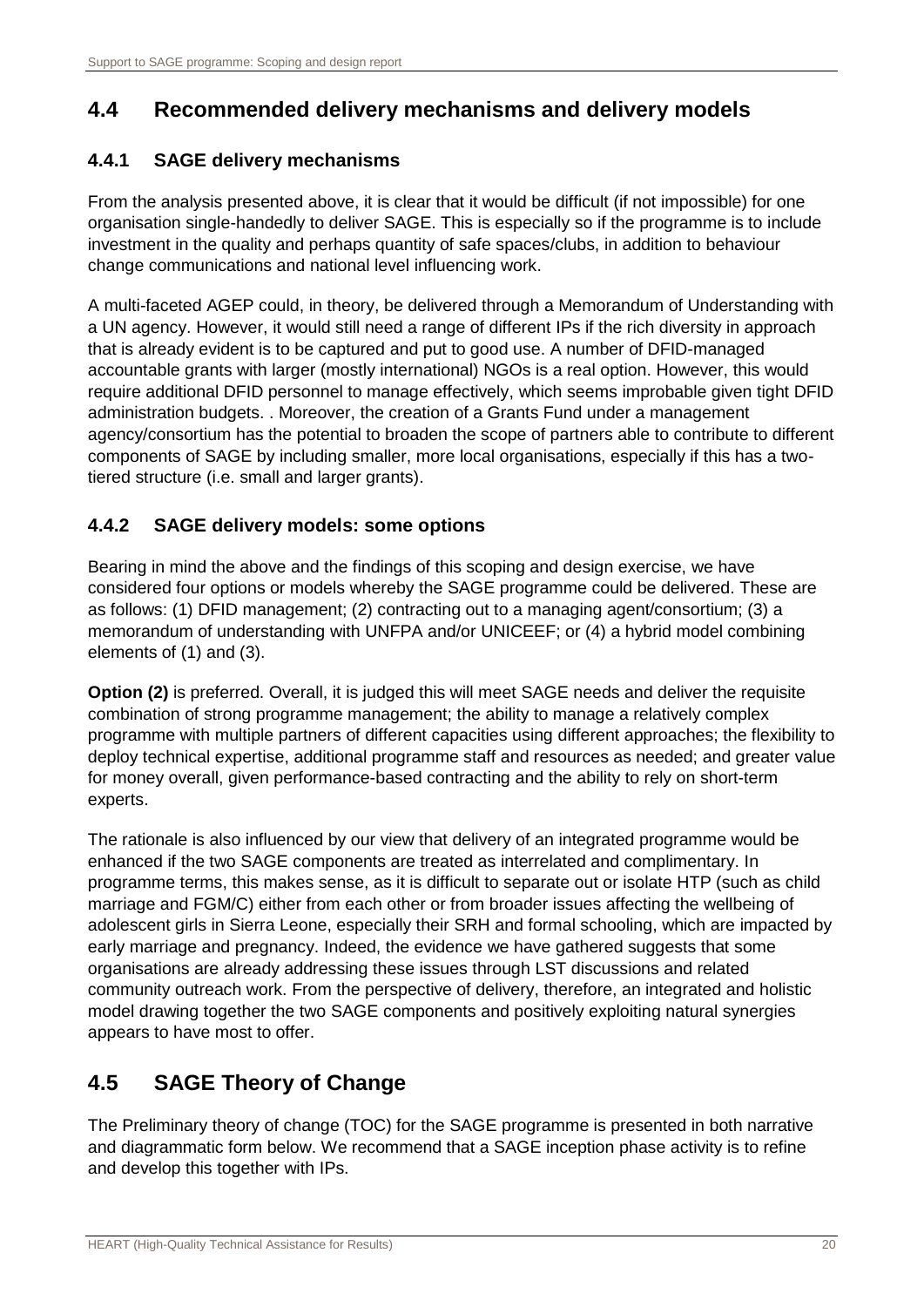Essentially, the SAGE programme TOC is that, by working at the outcome level to strengthen the social, health, and economic assets of adolescent girls, SAGE will effectively contribute to the medium term impact of *social and economic empowerment of vulnerable adolescent girls in Sierra Leone.* Over a longer timeframe, it will thereby also contribute to reduced rates of early marriage, GBV, teenage pregnancies, FGM/C, and gender-based violence.

To achieve effective outcomes for adolescent girls, a number of different, interrelated interventions (i.e. a package of interventions) is needed. These interventions are summarised below.

**Safe spaces/clubs**: interventions to boost the number and quality of out of school safe spaces/girls' clubs will specifically target vulnerable adolescent girls. They will be segmented appropriately according to age; employ well trained voluntary mentors and use a robustly-designed curriculum. In addition, on a smaller scale SAGE interventions will target adolescent boys (e.g., through interventions to create or sustain adolescent boys' clubs or similar).

**Community engagement**: interventions to secure wider community engagement, understanding, and support are also necessary. These will include work to engage and inform key gate-keepers such as teachers, health workers, customary and religious leaders, and the police in the adolescent girls' empowerment programming. By broadening the reach of the individual interventions and conceptualising them as dynamically interrelated, the programme theory is that girl safe space/club members will be able to enjoy more positive and egalitarian relations with their male peers (i.e., adolescent boys, partners, and husbands) and male adults at home and in their communities. These broader interventions will help positively change the way girls are regarded and treated at home and in their community.

**The proactive participation of adolescent girls in influencing**: the programme theory also holds that interventions to enhance adolescent girl's participation in influencing for changes in the wider legal and policy environment will increase their confidence and give them a louder voice and strengthen girls' collective capabilities. It will also help to make their specific needs and aspirations more visible as these are gradually but increasingly reflected in government policy and law making.

**Community based behaviour change communications/ campaigning**: interventions will help to change social norms governing how adolescent girls (and indeed boys) are perceived in the family and wider community and enable progress to be made towards more gender equitable ideas. Using community radio and publicity materials including social media as communications tools would widen the audience reach.

**Leadership, coordination, and standard setting**: this is essential if maximum programme effectiveness (at outcome level) and impact is to be achieved. The Salone Network needs to function effectively so that the adolescent girls programme as a whole in Sierra Leone translates into 'the sum of the parts adding up to more than their individual elements'.

The programme theory holds that the above interventions will contribute to the five outcomes:

- 1. *social assets*: adolescent girls are confident and empowered with knowledge and skills, to exercise voice and choice. Adolescent boys are gender sensitive and understanding of girls needs and aspirations;
- 2. *economic assets*: adolescent girls gain economic skills, autonomy and independence;
- 3. *health assets*: adolescent girls have more control and choice over their SRH and are protected from violence;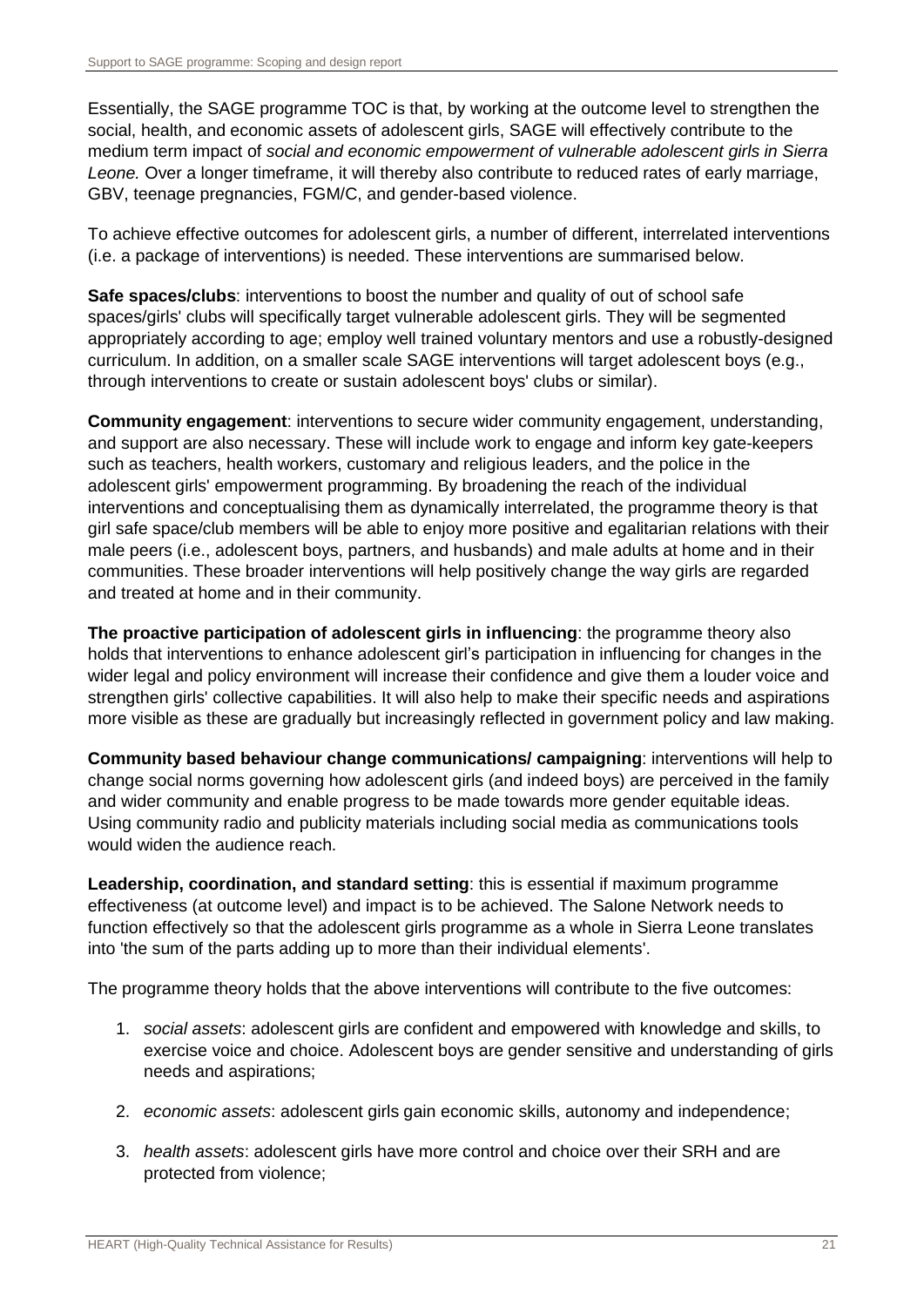- 4. *communities*: parents/carers and community members support adolescent girls needs and treat them in egalitarian ways; and
- 5. *collective capabilities*: adolescent girls are visible on policy and programme agendas.

The diagram below sets out the Preliminary SAGE Programme TOC.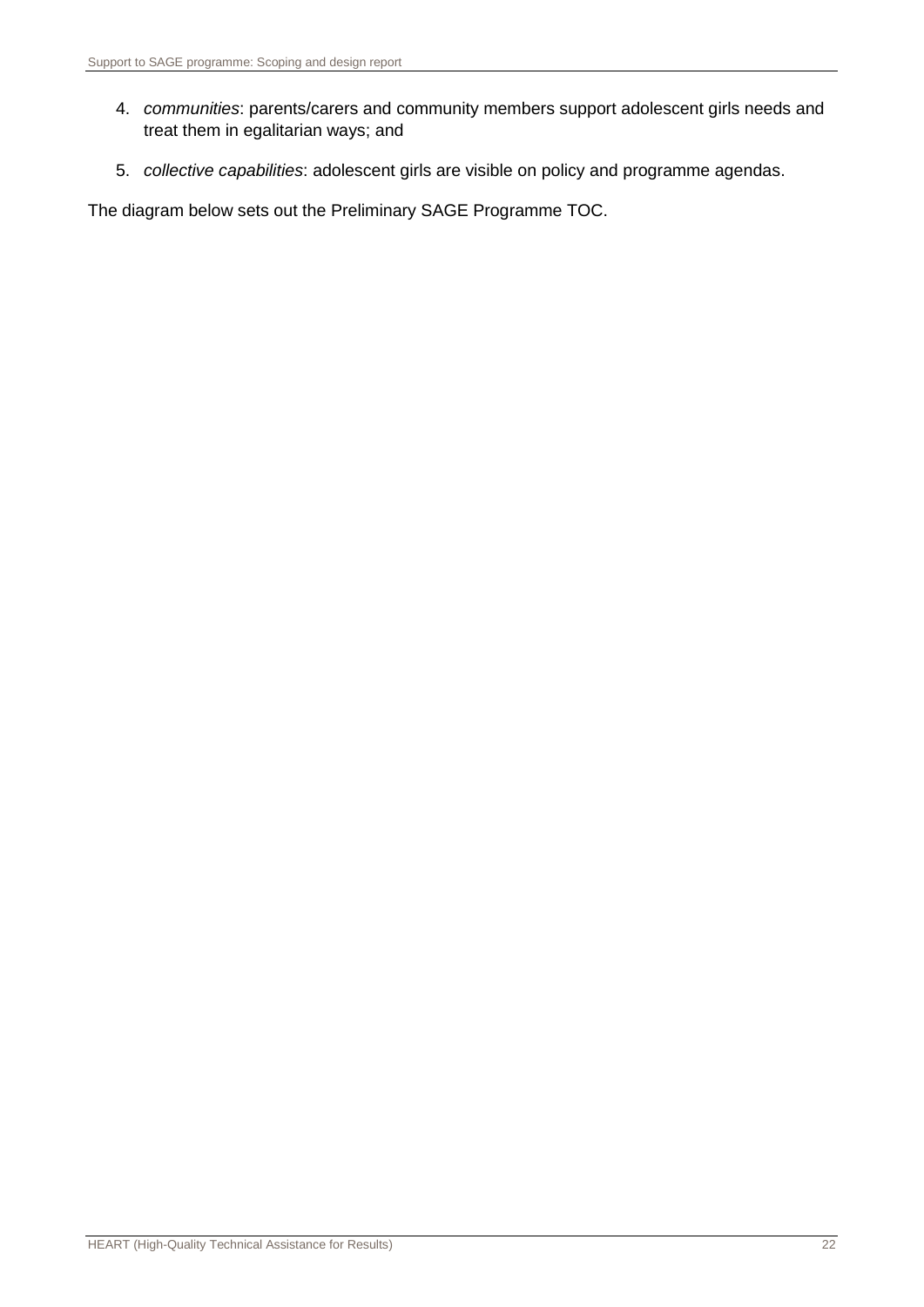**Long-term impact: reduced rates of early marriage, GBV, teenage pregnancies, FGM/C, and age-based violence Medium-term impact: social and economic empowerment of adolescent girls in Sierra Leone**

**OUTCOME 1**: SOCIAL ASSETS Girls are confident and empowered to exercise voice and choice through new knowledge and skills

**OUTCOME 2**: **ECONOMIC ASSETS** Girls have economic skills, autonomy, and

independence

**OUTCOME 3: HEALTH ASSETS** Girls have control and choice over their SRH and are protected from violence

#### **OUTCOME 4: COMMUNITY SUPPORT FOR GIRLS**

Parents/gatekeepers/com munity members support girls' aspirations and treat them in egalitarian ways

**OUTCOME 5: COLLECTIVE CAPABILITIES** Girls visible on policy and programme

#### **INTERVENTIONS**

Out of school girls' clubs created in priority/target districts with vulnerable adolescent girls complemented by smaller number of clubs for adolescent boys. Salone standards (e.g. age segmentation) agreed and introduced. Training curriculum designed and used with facilitators and mentors. User-friendly curriculum designed

and used. Learning exchanges between adolescent girl clubs and adolescent girl and boy clubs.

#### **INTERVENTIONS**

Safe space/club curriculum and mentor training covers economic topics (LST). Innovative vocational training schemes designed and piloted. Safe space/club girls supported in small scale savings and loans schemes.

(BLACK) Safe space/club FGM/C (new module). mentors trained on above.

INTERVENTIONS

#### **INTERVENTIONS**

Parents/carers for a. Facilitated community conversations/dialogues. Girl-led advocacy and influencing, with community gate keepers and opinion leaders. Support for road shows, etc.

#### **INTERVENTIONS**

Invest in concern pledge for equality campaign (Tonkolili as pilot), including possible S/T TA and support for MEL. Provide small grants for community radio and publicity materials (incl. social media). Undertake review of most effective relevant campaigning models in case above not judged amenable to scale-up.

#### **INTERVENTIONS**

Local: build capacities for girl-led advocacy, influencing, and campaigning. Provide S/T TA to community of practice as necessary.

SUPPORT FOR MEL: TOP TO BOTTOM TRAIN AND ENGAGE GIRLS IN MEL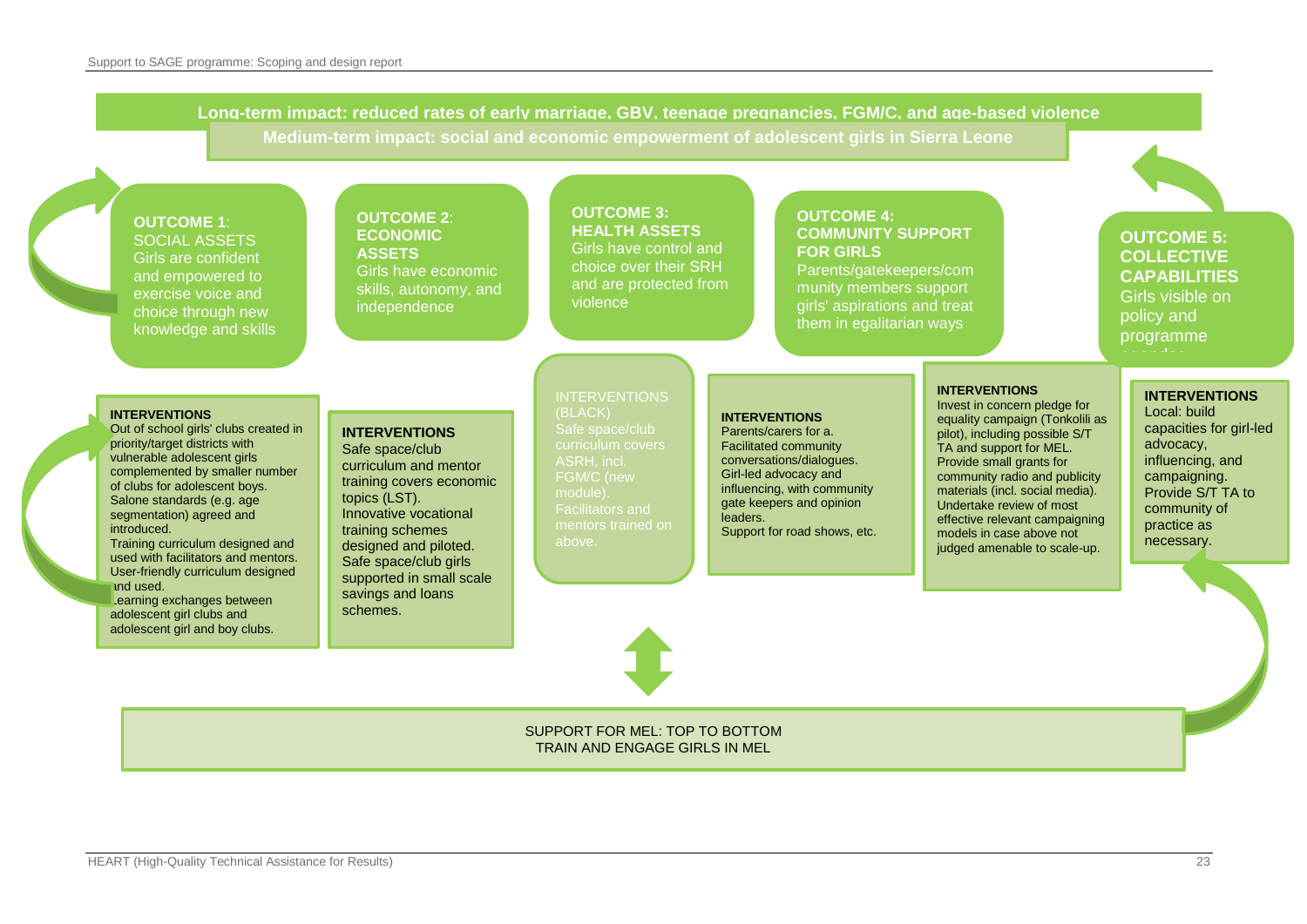# <span id="page-32-0"></span>**Bibliography**

- Alexander-Scott, M. *et al.* (2016) 'DFID Guidance Note: Shifting Social Norms to Tackle Violence Against Women and Girls (VAWG)', London, VAWG Helpdesk. Available from [www.gov.uk/government/uploads/system/uploads/attachment\\_data/file/507845/Shifting-Social-](https://www.gov.uk/government/uploads/system/uploads/attachment_data/file/507845/Shifting-Social-Norms-tackle-Violence-against-Women-Girls3.pdf)[Norms-tackle-Violence-against-Women-Girls3.pdf](https://www.gov.uk/government/uploads/system/uploads/attachment_data/file/507845/Shifting-Social-Norms-tackle-Violence-against-Women-Girls3.pdf) [accessed February 2018].
- Bandiera O.N. *et al.* (2017) 'Women's Empowerment and Aggregate Shocks: Evidence from an RCT in Ebola-hit Sierra Leone', Report for International Growth Centre, October.
- Bransky, R. *et al.* (2017) 'Child Marriage In Sierra Leone and Guinea Cultural Roots And Girl Centred Solutions', Purposeful Productions. Available from [https://docs.wixstatic.com/ugd/1770d8\\_a9bc1ddb4c8a4c1c8c72b41626002932.pdf](https://docs.wixstatic.com/ugd/1770d8_a9bc1ddb4c8a4c1c8c72b41626002932.pdf) [accessed March 2018].
- Concern Worldwide (2017) 'UK Aid Direct Annual Review, April 2016–March 2017', April.
- Concern Worldwide (2017) 'Draft Adolescent Sexual Reproductive Health Mid-year narrative report', April–September 2017, October.
- DFID (2017) 'Annual Review, November–December 2015', December. Available from <https://devtracker.dfid.gov.uk/projects/GB-1-202370/documents/> [accessed February 2018].
- DFID (2018) 'Strategic Vision for Gender Equality: Her Potential, Our Future', March 2018. Available from [www.gov.uk/government/publications/dfid-strategic-vision-for-gender-equality](https://www.gov.uk/government/publications/dfid-strategic-vision-for-gender-equality-her-potential-our-future)[her-potential-our-future](https://www.gov.uk/government/publications/dfid-strategic-vision-for-gender-equality-her-potential-our-future) [accessed March 2018].

Fine Sierra Leone (2017) 'Hope Project: Annual Report, 2016/17'.

- Government of Sierra Leone National Secretariat for the Reduction of Teenage Pregnancy (2013) 'Let Girls be Girls, Not Mothers: National Strategy for the Reduction of Teenage Pregnancy', Sierra Leone. Available from [http://hivhealthclearinghouse.unesco.org/sites/default/files/resources/Sierra\\_Leone\\_National\\_S](http://hivhealthclearinghouse.unesco.org/sites/default/files/resources/Sierra_Leone_National_Strategy_for_the_Reduction_of_Teenage_Pregnancy.pdf) trategy for the Reduction of Teenage\_Pregnancy.pdf [accessed January 2018].
- Heise, L (2011) What Works to Prevent Partner Violence? (Version 2.0), London School of Hygiene and Tropical Medicine, London.
- Innovations for Poverty Action. (undated) 'Study Summary: Empowerment and Livelihood for Adolescents in Sierra Leone'. Available from [www.poverty-action.org/printpdf/7481](https://www.poverty-action.org/printpdf/7481) [accessed February 2018].
- Inspiring a Generation (2017) 'Voices for Change, 2013–2017'. Available from [www.v4c](http://www.v4c-nigeria.com/wp-content/uploads/2014/09/1630-V4C-IAG-Brochure_FINAL-for-web.pdf)[nigeria.com/wp-content/uploads/2014/09/1630-V4C-IAG-Brochure\\_FINAL-for-web.pdf](http://www.v4c-nigeria.com/wp-content/uploads/2014/09/1630-V4C-IAG-Brochure_FINAL-for-web.pdf) [accessed February 2018].
- International Growth Centre (2015) Available from [www.theigc.org/project/Ebola-impact-economic](file:///C:/Users/Caroline/Documents/2.%20CMR%20CURRENT%20CONSULTANCY/2.%20OPM%20SAGE%20SIERRA%20LEONE/1.%20COPY%20EDITED%20REPORT/www.theigc.org/project/Ebola-impact-economic-lives-of-adolescent-girls/)[lives-of-adolescent-girls/](file:///C:/Users/Caroline/Documents/2.%20CMR%20CURRENT%20CONSULTANCY/2.%20OPM%20SAGE%20SIERRA%20LEONE/1.%20COPY%20EDITED%20REPORT/www.theigc.org/project/Ebola-impact-economic-lives-of-adolescent-girls/) [accessed February 2018].
- Marcus, M. *et al*. (2017a) 'Girls' clubs, life skills programmes and girls' wellbeing outcomes', GAGE Rigorous Review, Overseas Development Institute, London, September. Available from [www.gage.odi.org/publications/rigorous-review-girls-clubs-life-skills-programmes](https://www.gage.odi.org/publications/rigorous-review-girls-clubs-life-skills-programmes) [accessed February 2018].
- Marcus, R. *et al*. (2017b) 'Girls' clubs and life skills programmes: positive potential, unanswered questions', GAGE Policy Brief, Overseas Development Institute, London, September. Available from [www.gage.odi.org/sites/default/files/2017-](https://www.gage.odi.org/sites/default/files/2017-11/GAGE%20Girls%20Club%20Policy%20Brief%20-%20WEB.pdf) [11/GAGE%20Girls%20Club%20Policy%20Brief%20-%20WEB.pdf](https://www.gage.odi.org/sites/default/files/2017-11/GAGE%20Girls%20Club%20Policy%20Brief%20-%20WEB.pdf) [accessed February 2018].
- Mott MacDonald Evaluation Team (2017) **'**Adolescent Girls' empowerment Programme, Zambia: End Term Evaluation Report', Volume I: Main Report, Mott Macdonald, January. Available from [www.gov.uk/government/uploads/system/uploads/attachment\\_data/file/607393/Evaluation](https://www.gov.uk/government/uploads/system/uploads/attachment_data/file/607393/Evaluation-of_Adolescent-Girls-Empowerment-Programme.pdf)[of\\_Adolescent-Girls-Empowerment-Programme.pdf](https://www.gov.uk/government/uploads/system/uploads/attachment_data/file/607393/Evaluation-of_Adolescent-Girls-Empowerment-Programme.pdf) [accessed February 2018].